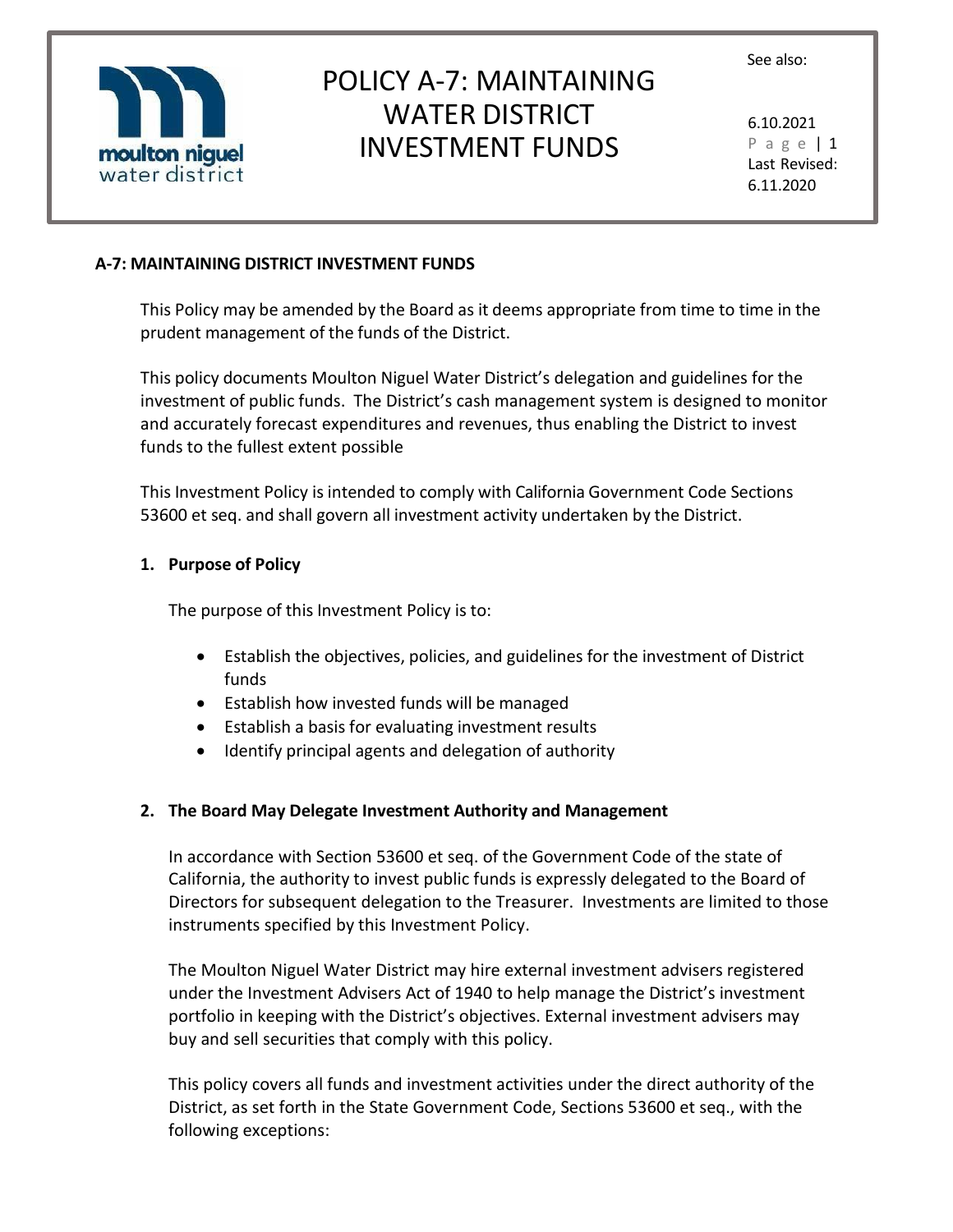

# POLICY A-7: MAINTAINING WATER DISTRICT INVESTMENT FUNDS

6.10.2021 P a g e | 2 Last Revised: 6.11.2020

- 1. Proceeds of debt issuance shall be invested in accordance with the District's general investment philosophy as set forth in this policy; however, such proceeds are to be invested pursuant to the permitted investment provisions of their specific bond indentures.
- 2. Any other funds specifically exempted by the District.

### **3. District Fiduciaries Shall Follow Prudent Investor Standards**

California Government Code, Section 53600.3 stipulates that all persons authorized to make investment decisions on behalf of the District are trustees and are thereby fiduciaries subject to the Prudent Investor Standard.

The Treasurer or designated investment advisor and other authorized persons responsible for managing District funds acting in accordance with written procedures and this investment policy and exercising due diligence shall be relieved of personal responsibility for an individual security's credit risk or market price changes provided that the Treasurer or other authorized persons acted in good faith.

The District's Board of Directors will assign a Treasurer, Director of Finance & Water Resources, or Manager of Financial Planning or investment advisers to invest District funds. The Administration Committee of the Board of Directors will oversee the investments.

If a security's credit or market risk changes unexpectedly, the Treasurer, or his or her designee, will report the change to the governing body in a timely fashion and appropriate action should be taken to control adverse developments.

### **4. District Investment Program Criteria Shall be Followed in Priority Order:**

- 1. Safety: The District will seek investments in a manner that seeks to ensure the preservation of capital in the overall portfolio. To accomplish this, the District will diversify its portfolio by investing funds among a variety of securities with independent returns.
- 2. Liquidity: The portfolio will remain sufficiently liquid to meet all reasonably anticipated operating requirements.
- 3. Return on Investments: The portfolio will be designed to obtain a market rate of return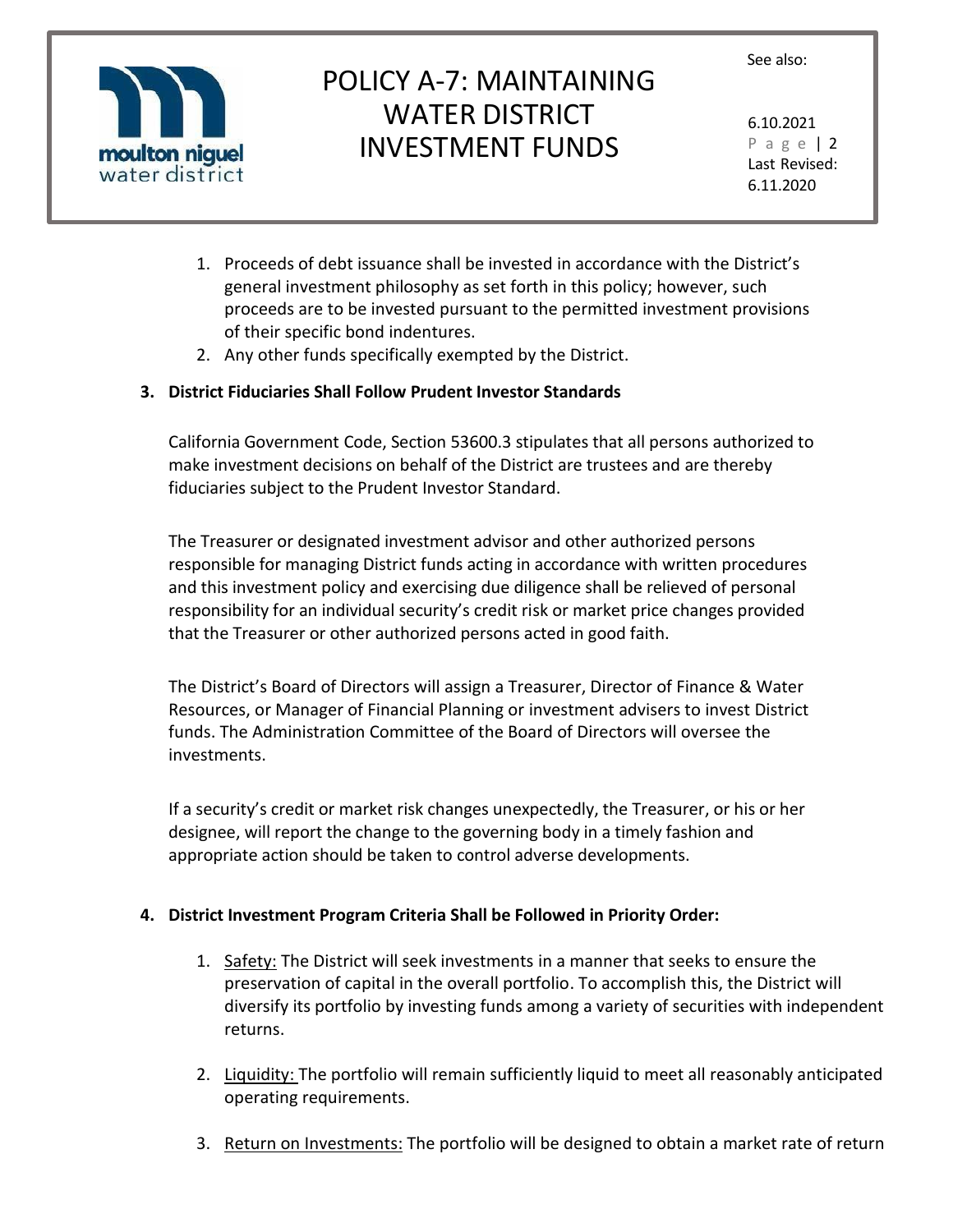

# POLICY A-7: MAINTAINING WATER DISTRICT INVESTMENT FUNDS

6.10.2021 P a g e | 3 Last Revised: 6.11.2020

throughout budgetary and economic cycles, recognizing investment risk limits for safety and liquidity requirements.

### **5. District Investments Shall be Organized by Performance Objective**

The District's investments are allocated across four fund types, described below. The District shall inform the investment adviser from time to time of amounts to be allocated to each of the four categories.

1. Liquid Fund:

Funds for current operating expenses and capital requirements. This fund shall preserve principal, provide liquidity for operating and maintenance expenses, debt service payments, and capital needs, and earn a total rate of return commensurate with the first two goals.

The Liquid Fund's investment performance shall earn a return over a market cycle that equals or exceeds the return on 90-day Treasury Bills.

The average maturity of the Liquid Fund shall not exceed 90 days, and the maximum final stated maturity of individual securities in the Liquid Fund may not exceed one year.

The District's Treasurer, Director of Finance & Water Resources, or Manager of Financial Planning shall regularly update the investment adviser on the District's specific short-term liquidity requirements.

The Liquid Fund shall maintain a minimum fund balance that provides sufficient cash reserves to pay current operating expenses.

2. Limited Maturity Fund:

Funds needed to meet expenses anticipated over the next one to five years. This fund shall preserve principle, provide liquidity for operations and maintenance, debt service payments, and capital needs within the next five years, and earn a total rate of return in line with the first two goals.

The investment performance objective of the Limited Maturity Fund is to earn a return that equals or exceeds the return of the ICE Bank of America Merrill Lynch 0-3 Year Treasury Index.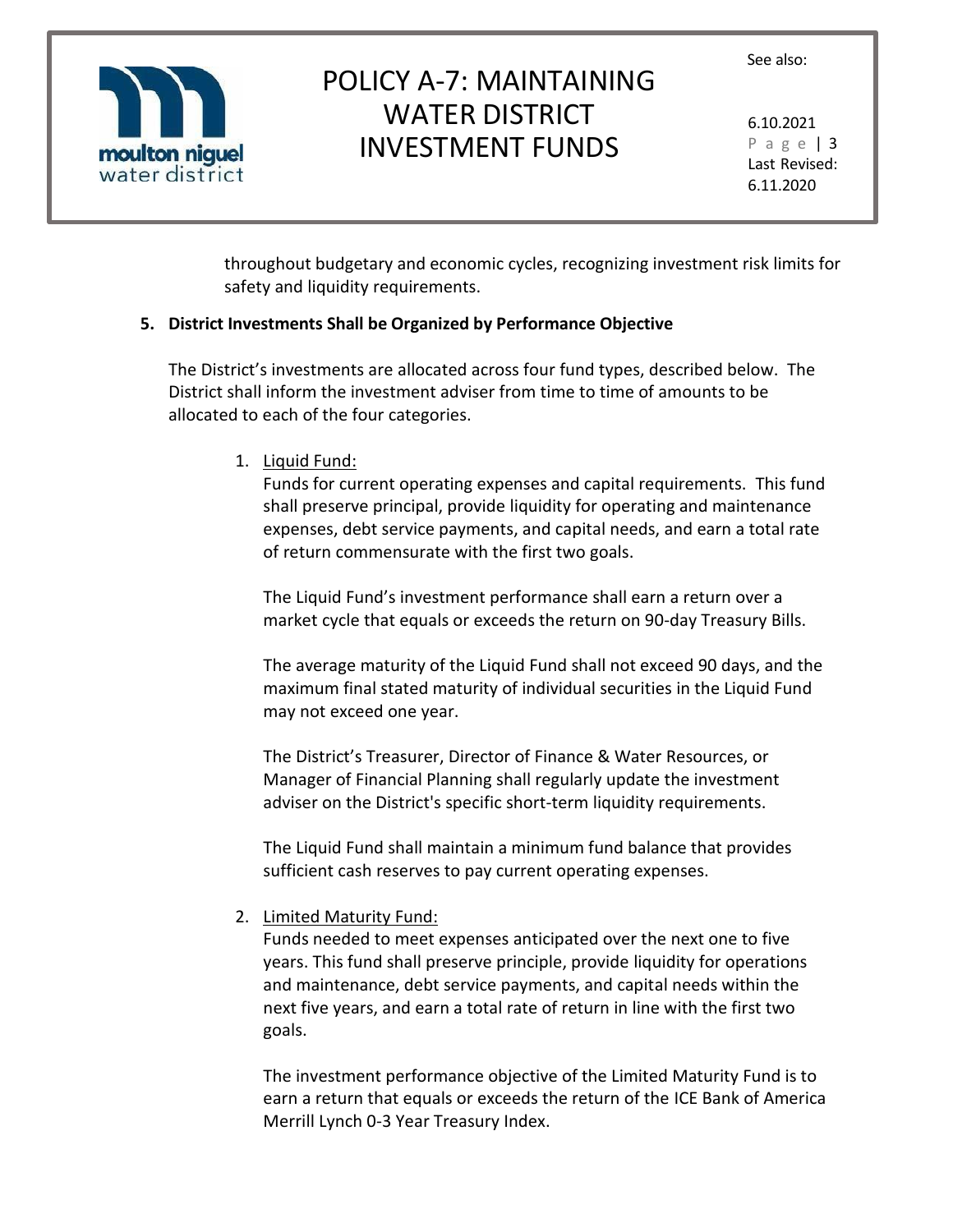

# POLICY A-7: MAINTAINING WATER DISTRICT INVESTMENT FUNDS

6.10.2021 P a g e | 4 Last Revised: 6.11.2020

### 3. Operating Reserve Fund:

This fund shall preserve principal and provide long-term growth by earning the rate of return available from the longer-term investments permitted under the California Government Code.

The investment performance objective for the Operating Reserve Fund shall be to earn a rate of return over a market cycle, which exceeds the return on the ICE Bank of America Merrill Lynch 1-10 Year US Treasury and Agency Index.

The maximum stated final maturity of individual investments in the Operating Reserve Fund is ten years.

No more than 40 percent of the Operating Reserve Fund may be invested in securities that mature in more than five years.

4. Debt Service Restricted Reserve Funds:

Funds required per bond trust indentures of the District's debt portfolio. This fund will preserve principal, provide capital for debt service payments in case of default, and earn a total rate of return in line with the first two goals.

The investment performance objectives for the Debt Service Restricted Reserve Fund shall be to earn a return over a market cycle, which equals or exceeds the return on ICE Bank of America Merrill Lynch 3-5 Year US Treasury & Agency Index.

## **6. The District Will Only Work with Qualified Financial Institutions**

The District shall work with financial institutions that are reputable and trustworthy, knowledgeable and experienced in Public Agency investing and able to meet all financial obligations. These institutions include "primary" dealers or regional dealers that qualify under Securities and Exchange Commission (SEC) Rule 15c3-1 (uniform net capital rule).

As stated in Section 53601.5, the District may transact business investments with:

- Primary government dealers designated by the Federal Reserve Bank and nonprimary government dealers.
- Nationally or state-chartered banks.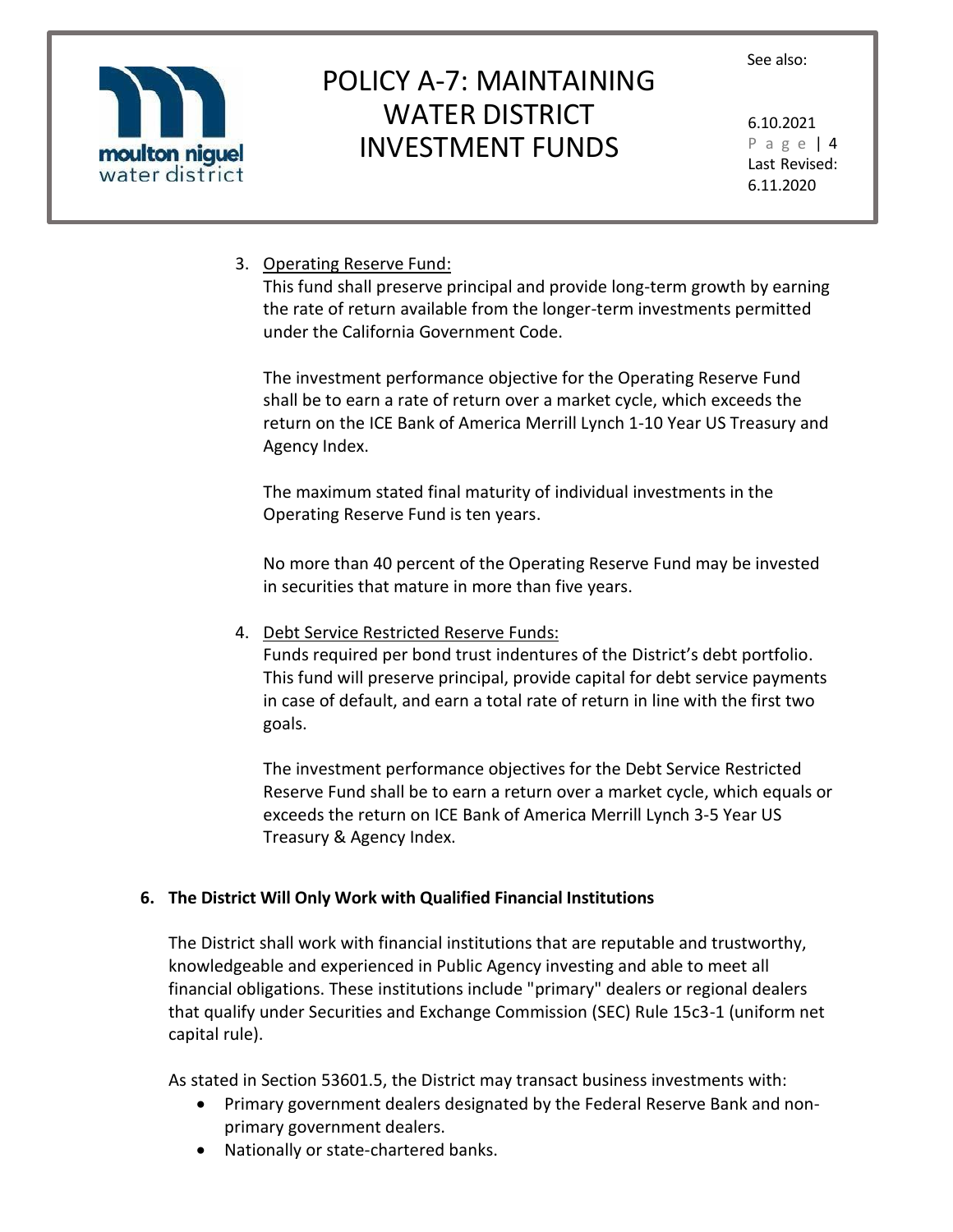

# POLICY A-7: MAINTAINING WATER DISTRICT INVESTMENT FUNDS

6.10.2021 P a g e | 5 Last Revised: 6.11.2020

- The Federal Reserve Bank.
- Direct issuers of securities eligible for purchase

The District has sole discretion to select the financial institutions and broker/dealers for investment transactions, except where the District utilizes an external investment adviser in which case the District may rely on the adviser for selection.

Public deposits will be made only in qualified public depositories as established by State law. Deposits will be insured by the Federal Deposit Insurance Corporation, or, to the extent the amount exceeds the insured maximum, will be collateralized in accordance with State law.

Selection of broker/dealers used by an external investment adviser retained by the District will be at the sole discretion of the adviser. Where possible, transactions with broker/dealers shall be selected on a competitive basis and their bid or offering prices shall be recorded. If there is no other readily available competitive offering, best efforts will be made to document quotations for comparable or alternative securities. When purchasing original issue instrumentality securities, no competitive offerings will be required as all dealers in the selling group offer those securities at the same original issue price.

### **7. District Mitigates Credit Risk and Market Risk in the Portfolio**

#### Mitigating Credit Risk:

Credit risk is the risk that a security or a portfolio will lose some or all of its value due to a real or perceived change in the ability of the issuer to repay its debt. The District will mitigate credit risk by adopting the following strategies:

- The diversification requirements included in the "Authorized Investments" section of this policy are designed to mitigate credit risk in the portfolio.
- No more than 5 percent of the total portfolio may be invested in securities of any single issuer, except where the issuer is the US Government, its Agencies and GSEs, an authorized Supranational issuer or where the security is a Money Market Mutual Fund, Local Agency Investment Fund (LAIF) or other Local Government Investment Pool.
- The District may sell a security before it matures and record a capital gain or loss to manage the quality, liquidity or yield of the portfolio in response to market conditions or District's risk preferences.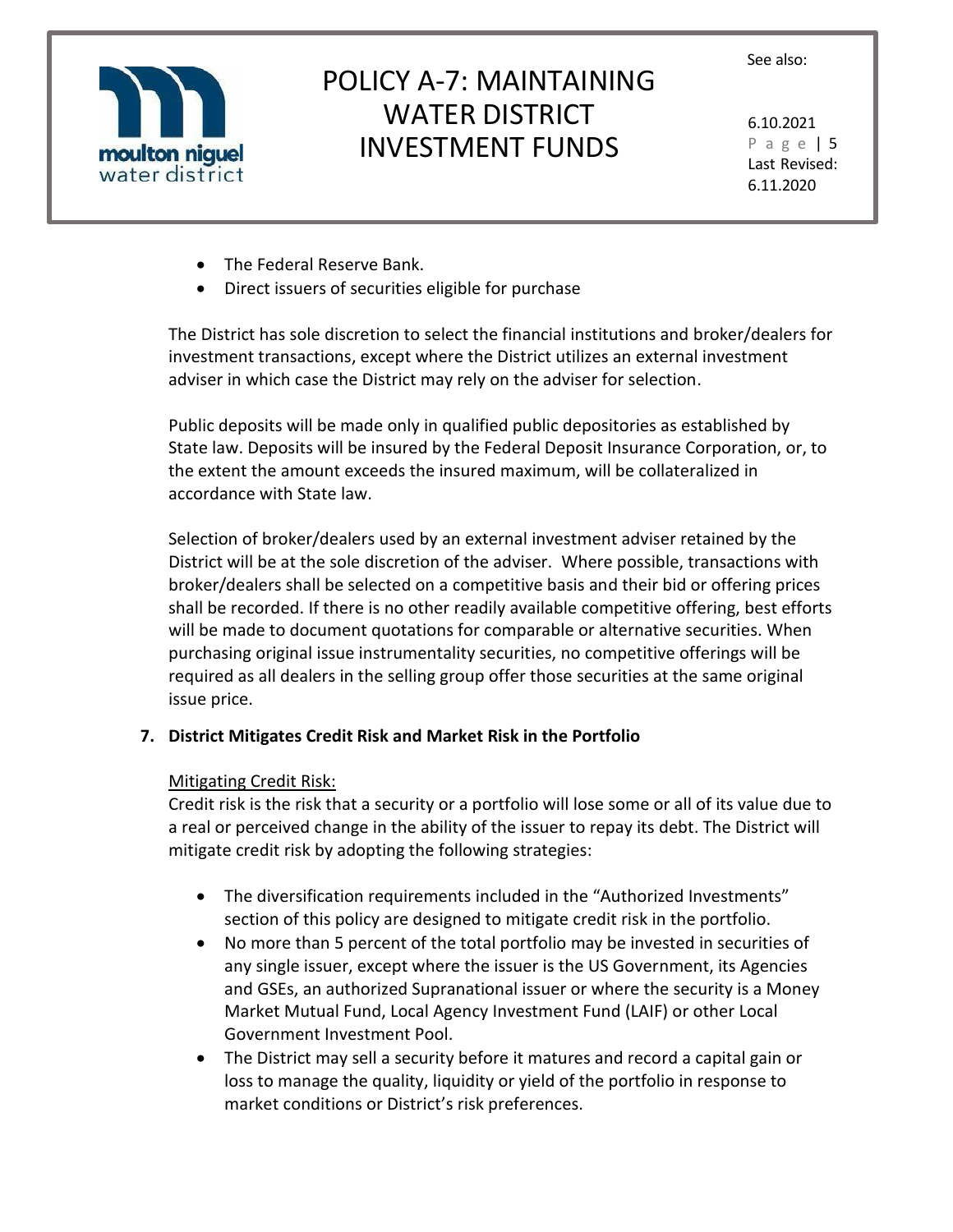

# POLICY A-7: MAINTAINING WATER DISTRICT INVESTMENT FUNDS

6.10.2021 P a g e | 6 Last Revised: 6.11.2020

- If District securities are downgraded by a nationally recognized statistical rating organization (NRSRO) to a level below the quality required by this investment policy, the District will decide whether to sell or retain the securities.
	- o If a security is downgraded, the CFO will decide whether to sell or hold the security based on its current maturity, the economic outlook for the issuer, and other relevant factors.
	- $\circ$  If a decision is made to retain a downgraded security in the portfolio, its presence in the portfolio will be monitored and reported monthly to the Board of Directors.

### Mitigating Market Risk:

Market risk is the risk that the portfolio value will vary due to changes in the general level of interest rates. The District recognizes that, over time, longer-term portfolios may achieve higher returns. On the other hand, longer-term portfolios have higher volatility of return. The District will mitigate market risk by providing enough liquidity for short-term cash needs, and by making longer-term investments only with funds that are not needed for current cash flow purposes.

The District further recognizes that certain types of securities, including variable rate securities, securities with principal paydowns prior to maturity, and securities with embedded options, will affect the market risk profile of the portfolio differently in different interest rate environments. The District, therefore, adopts the following strategies to control and limit its exposure to market risk:

- The District will keep at least six months of budgeted operating expenditures in short term investments to provide liquidity for expected disbursements.
- The maximum percent of callable securities (does not include "make whole call" securities as defined in the Glossary) in the portfolio will be 20 percent.
- The maximum stated final maturity of individual securities in the portfolio will be five (5) years, unless otherwise stated in this policy.
- The duration of the portfolio will be equal to the duration (typically, plus or minus 20 percent) of a Market Benchmark, an index selected by the District based on the District's investment objectives, constraints and risk tolerances.

## **8. District Investments Shall Comply with State Laws**

The District's investments are governed by California Government Code sections 53600 et seq. Within the investments permitted by the Code, the District seeks to further restrict eligible investments to the guidelines listed below. In the event a discrepancy is found between this policy and the Code, the more restrictive parameters will take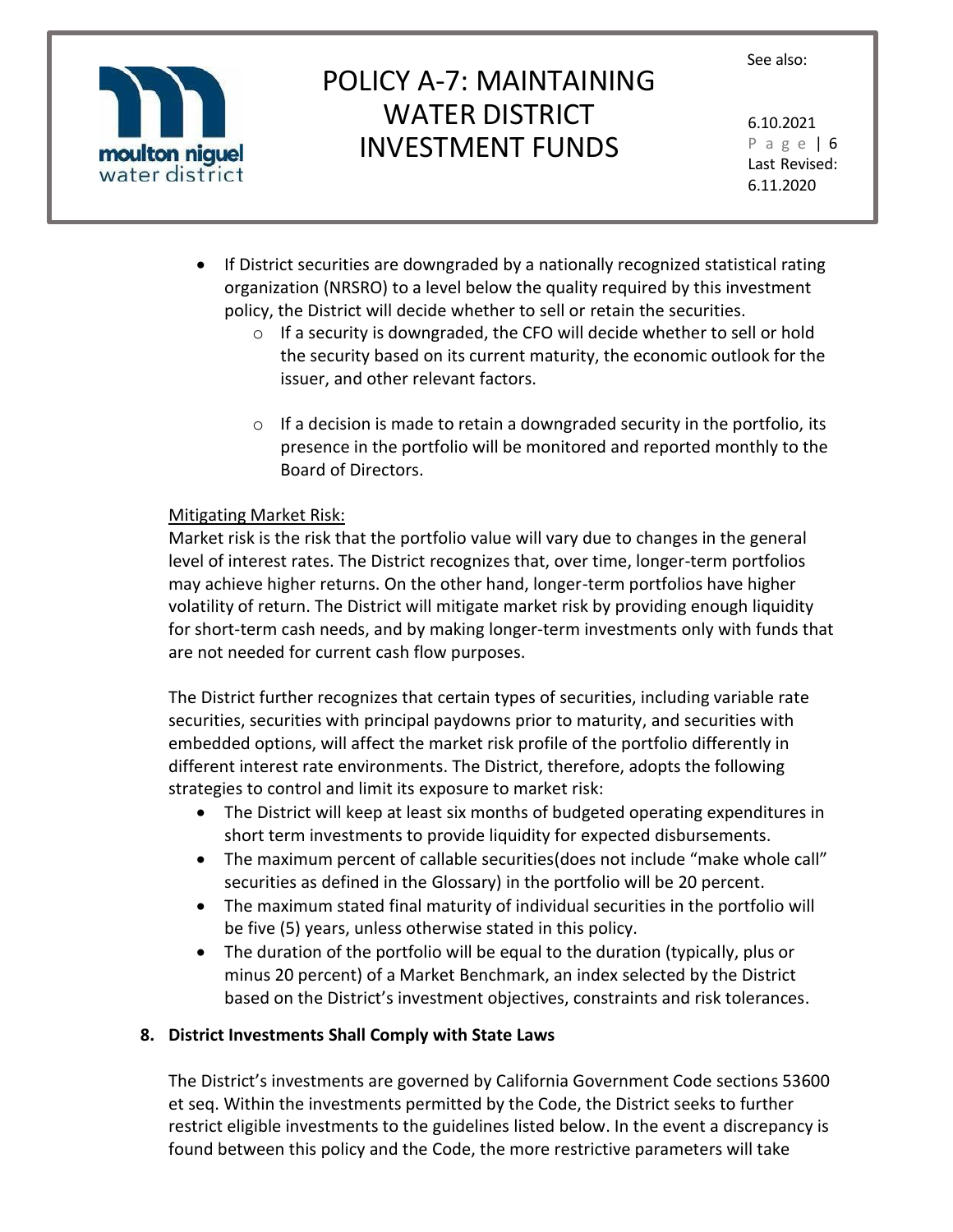

# POLICY A-7: MAINTAINING WATER DISTRICT INVESTMENT FUNDS

6.10.2021 P a g e | 7 Last Revised: 6.11.2020

precedence. Percentage holding limits listed in this section apply at the time the security is purchased.

Any investment currently held at the time the policy is adopted which does not meet the new policy guidelines can be held until maturity and shall be exempt from the current policy (except credit quality). At the time of the investment's maturity or liquidation, such funds shall be reinvested only as provided in the current policy.

An appropriate risk level shall be maintained by purchasing securities that are of high quality, liquid, and marketable. The portfolio shall be diversified by security type and institution to avoid incurring unreasonable and avoidable risks regarding specific security types or individual issuers.

#### **9. Authorized Investments**

All investments shall be made as "delivery vs. payment" transactions. The authorized investments are as listed below:

#### Municipal Securities

Municipal Securities include obligations of the District, the State of California, any of the other 49 states, and any local District within the State of California, provided that:

- The securities are rated in a rating category of "A" or higher by at least one nationally recognized statistical rating organization ("NRSRO").
- No more than 5% of the portfolio may be invested in any single issuer.
- No more than 30% of the portfolio may be in Municipal Securities.
- The maximum stated maturity does not exceed five (5) years, with the exception of securities that have a "put" feature of five years or less.

### U.S. Treasuries

U.S. Treasuries and other government obligations for which the full faith and credit of the United States are pledged for the payment of principal and interest. There are no limits on the dollar amount or percentage of the portfolio that the District may invest in U.S. Treasuries, provided that:

• The maximum maturity is five (5) years, with the exception of securities held in the Operating Reserve, which can have a stated maturity of 10 years.

### Federal Agencies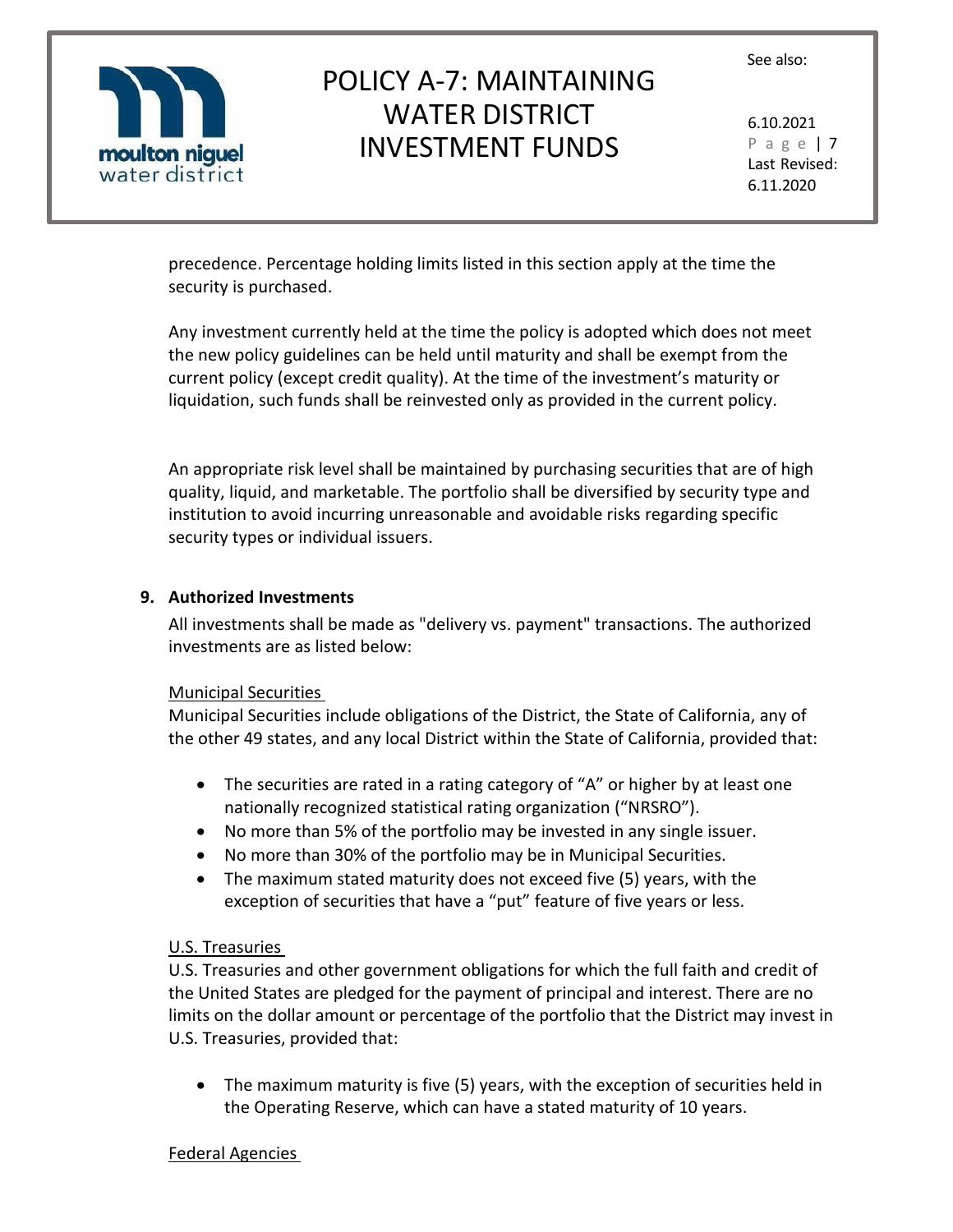

# POLICY A-7: MAINTAINING WATER DISTRICT INVESTMENT FUNDS

6.10.2021 P a g e | 8 Last Revised: 6.11.2020

Federal Agencies or United States Government-Sponsored Enterprise obligations, participations, or other instruments, including those issued by or fully guaranteed as to principal and interest by federal agencies or United States government-sponsored enterprises. There are no limits on the dollar amount or percentage of the portfolio that the District may invest in Federal Agency or Government-Sponsored Enterprises (GSEs), provided that:

- No more than 25% of the portfolio may be invested in any single Agency/GSE issuer.
- The maximum maturity does not exceed five (5) years, with the exception of securities held in the Operating Reserve, which may have a stated maturity of 10 years.

#### Banker's Acceptances

Banker's Acceptances provided that:

- They are issued by institutions which have short-term debt obligations rated in a rating category of "A-1" or higher by at least one NRSRO; or long-term debt obligations which are rated in a rating category of "A" or higher by at least one NRSRO.
- No more than 40% of the portfolio may be invested in Banker's Acceptances.
- No more than 5% of the portfolio may be invested in any single issuer.
- The maximum maturity does not exceed 180 days.

### Commercial Paper

Commercial Paper provided that:

- The issuer is a corporation organized and operating in the United States with assets in excess of \$500 million.
- The securities are rated in a rating category of "A-1"or higher by at least one NRSRO.
- The securities are issued by corporations which have long-term obligations rated in a rating category of "A" or higher by at least one NRSRO.
- The District may purchase no more than 10% of the outstanding commercial paper of any single issuer.
- No more than 25% of the portfolio may be invested in Commercial Paper.
- No more than 5% of the portfolio may be invested in any single issuer.
- The maximum maturity does not exceed 270 days.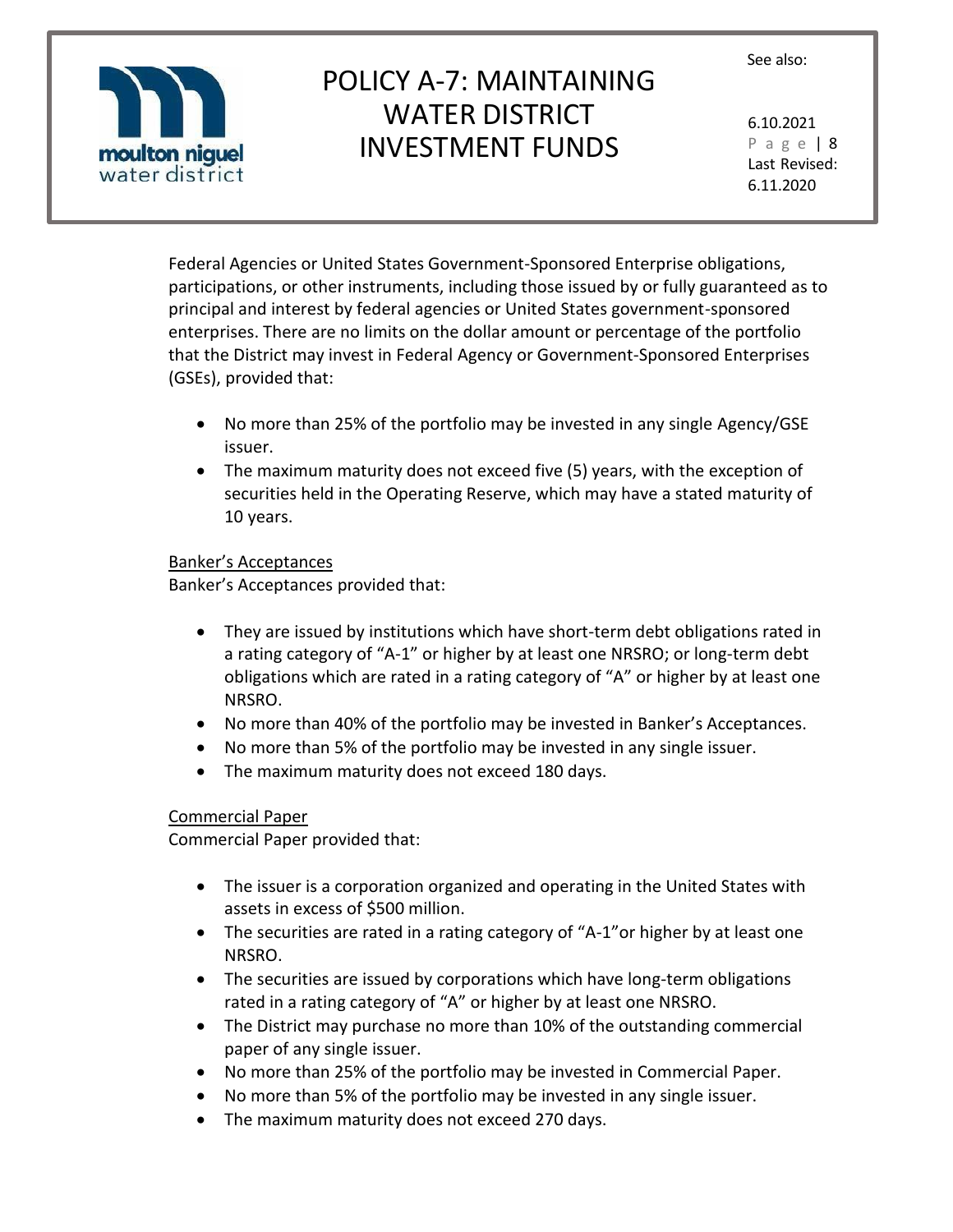

# POLICY A-7: MAINTAINING WATER DISTRICT INVESTMENT FUNDS

6.10.2021 P a g e | 9 Last Revised: 6.11.2020

### Negotiable Certificates of Deposit (NCDS)

Negotiable Certificates of Deposit (NCDS), issued by a nationally or state-chartered bank, a savings association or a federal association, a state or federal credit union, or by a federally licensed or state-licensed branch of a foreign bank, provided that:

- The amount of the NCD insured up to the FDIC limit does not require any credit ratings.
- Any amount above the FDIC insured limit must be issued by institutions which have short-term debt obligations rated in a rating category of "A-1" or higher by at least one NRSRO; or long-term obligations rated in a rating category of "A" or higher by at least one NRSRO.
- No more than 30% of the total portfolio may be invested in NCDs.
- No more than 5% of the portfolio may be invested in any single issuer.
- The maximum maturity does not exceed five (5) years.

### Federally Insured Time Deposits (Non-Negotiable Certificates of Deposit)

Federally Insured Time Deposits (Non-Negotiable Certificates of Deposit) in state or federally chartered banks, savings and loans, or credit unions, provided that:

- The amount per institution is limited to the maximum covered under federal insurance.
- No more than 20% of the portfolio will be invested in a combination of federally insured and collateralized time deposits.
- The maximum maturity does not exceed five (5) years.

### Collateralized Time Deposits (Non-Negotiable Certificates of Deposit)

Collateralized Time Deposits (Non-Negotiable Certificates of Deposit) in state or federally chartered banks, savings and loans, or credit unions in excess of insured amounts which are fully collateralized with securities in accordance with California law, provided that:

- No more than 20% of the portfolio will be invested in a combination of federally insured and collateralized time deposits.
- The maximum maturity does not exceed five (5) years.

### Collateralized Bank Deposits

District deposits with financial institutions will be collateralized with pledged securities per California Government Code, Section 53651.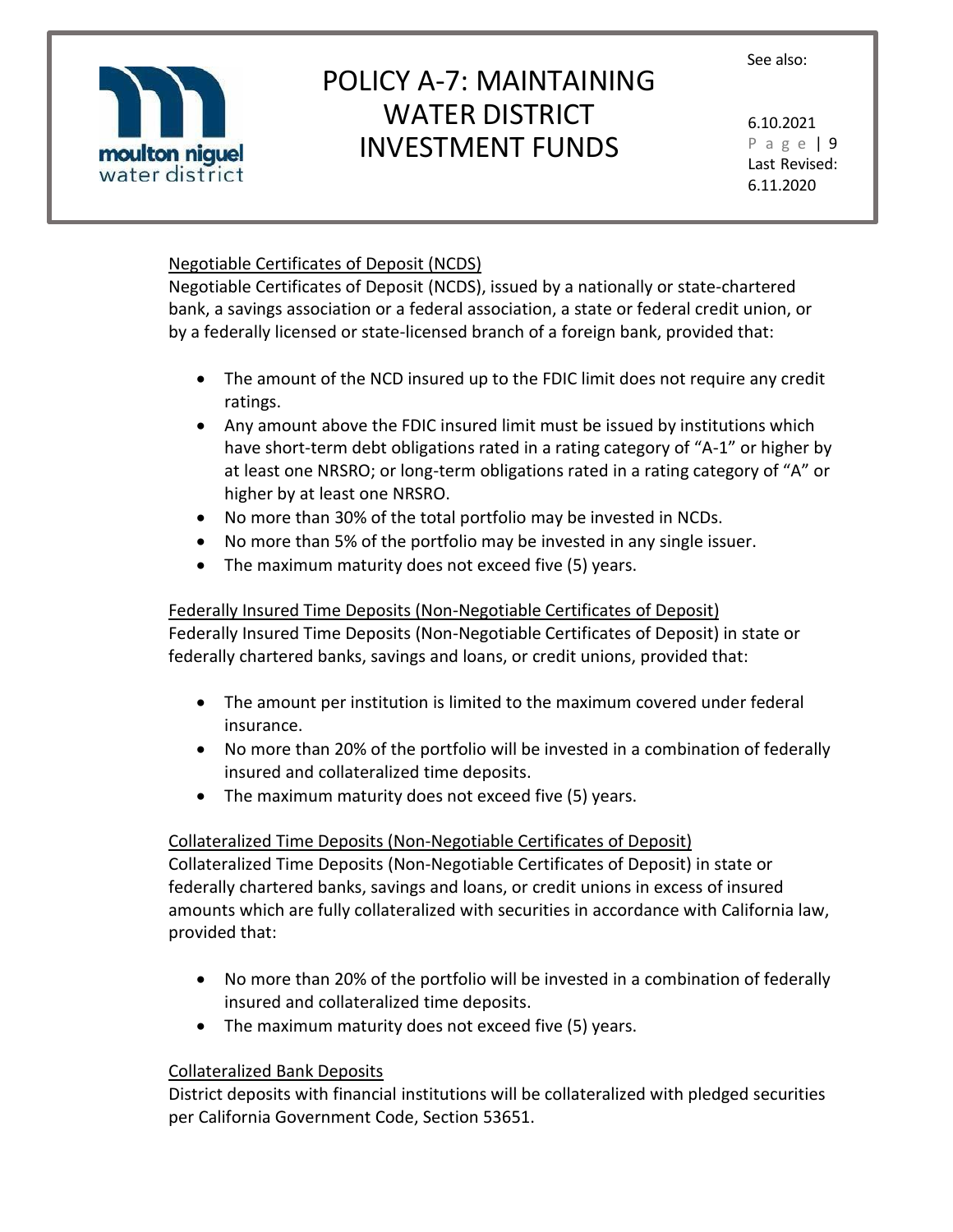

# POLICY A-7: MAINTAINING WATER DISTRICT INVESTMENT FUNDS

6.10.2021 P a g e | 10 Last Revised: 6.11.2020

### Repurchase Agreements

Repurchase Agreements collateralized with securities authorized under California Government Code 53651, maintained at a level of at least 102% of the market value of the Repurchase Agreement. There are no limits on the dollar amount or percentage that the District may invest, provided that:

- Securities used as collateral for Repurchase Agreements will be delivered to an acceptable third-party custodian.
- Repurchase Agreements are subject to a Master Repurchase Agreement between the District and the provider of the repurchase agreement. The Master Repurchase Agreement will be substantially in the form developed by the Securities Industry and Financial Markets Association (SIFMA).
- The maximum maturity does not exceed one (1) year.

#### State of California Local District Investment Fund (LAIF)

State Of California Local District Investment Fund (LAIF), provided that:

The District may invest up to the maximum amount permitted by LAIF.

LAIF's investments in instruments prohibited by or not specified in the District's policy do not exclude the investment in LAIF itself from the District's list of allowable investments, provided LAIF's reports allow the Treasurer and the outside investment adviser to adequately judge the risk inherent in LAIF's portfolio.

#### Local Government Investment Pools

The District may invest up to the maximum amount permitted by the following respective Local Government Investment Pools:

- CALTRUST
- California Asset Management Program (CAMP)

Local Government Investment Pool investments in securities prohibited by or not specified in the District's policy do not exclude the investment in LGIPs itself from the District's list of allowable investments, provided the specific LGIP's reports allow the Treasurer and the outside investment adviser to adequately judge the risk inherent in LGIP's portfolio.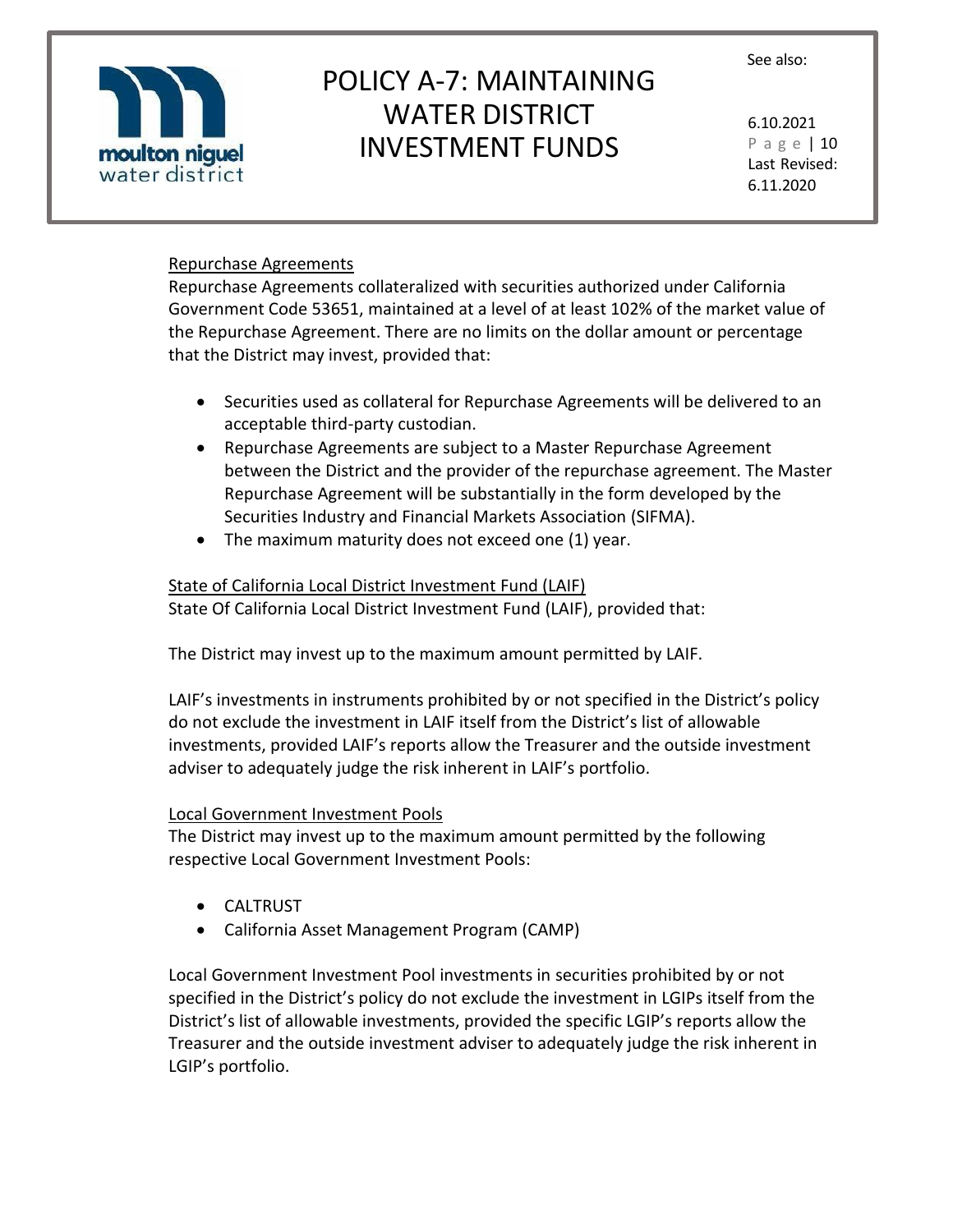

# POLICY A-7: MAINTAINING WATER DISTRICT INVESTMENT FUNDS

6.10.2021 P a g e | 11 Last Revised: 6.11.2020

### Corporate Medium Term Notes (MTNS)

Corporate Medium Term Notes (MTNS), provided that:

- The issuer is a corporation organized and operating within the United States or by depository institutions licensed by the United States or any state and operating within the United States.
- The securities are rated in a rating category of "A" or higher by at least one NRSRO.
- No more than 30% of the total portfolio may be invested in MTNs.
- No more than 5% of the portfolio may be invested in any single issuer.
- The maximum maturity does not exceed five (5) years.

## Mutual Funds

Mutual Funds that are registered with the Securities and Exchange Commission under the Investment Company Act of 1940 that invest in the securities and obligations as authorized under California Government Code, Section 53601 (a) to (k) and (m) to (q) inclusive and that meet either of the following criteria:

- Attained the highest ranking or the highest letter and numerical rating provided by not less than two (2) NRSROs; or
- Have retained an investment adviser registered or exempt from registration with the Securities and Exchange Commission with not less than five years' experience investing in the securities and obligations authorized by California Government Code, Section 53601 and with assets under management in excess of \$500 million.
- No more than 10% of the total portfolio may be invested in shares of any one mutual fund.
- No more than 20% of the total portfolio may be invested in a combination of Mutual Funds and Money Market Mutual Funds.

## Money Market Mutual Funds

Money Market Mutual Funds that are registered with the Securities and Exchange Commission under the (link) Investment Company Act of 1940, provided that such Funds meet either of the following criteria:

- Have attained the highest ranking or the highest letter and numerical rating provided by not less than two (2) NRSROs; or
- Have retained an investment adviser registered or exempt from registration with the Securities and Exchange Commission with not less than five years' experience investing in the securities and obligations authorized by California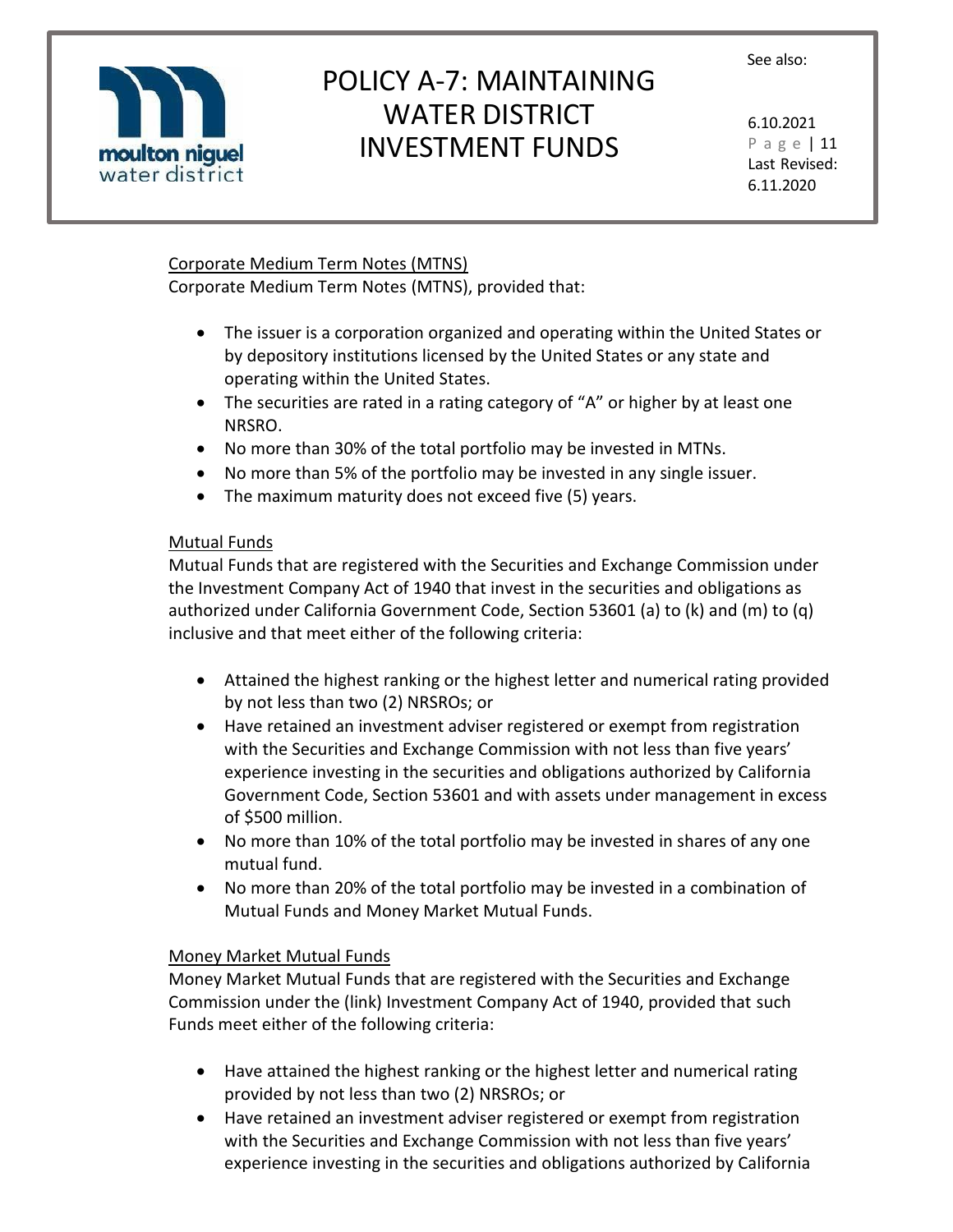

# POLICY A-7: MAINTAINING WATER DISTRICT INVESTMENT FUNDS

6.10.2021 P a g e | 12 Last Revised: 6.11.2020

Government Code, Section 53601 and with assets under management in excess of \$500 million.

• No more than 20% of the total portfolio may be invested in a combination of Mutual Funds and Money Market Mutual Funds.

### Supranationals

Supranationals, provided that:

- Issues are US dollar denominated senior unsecured unsubordinated obligations issued or unconditionally guaranteed by the International Bank for Reconstruction and Development, International Finance Corporation, or Inter-American Development Bank.
- The securities are rated in a rating category of "AA" or higher by a NRSRO.
- No more than 30% of the total portfolio may be invested in these securities.
- No more than 10% of the portfolio may be invested in any single issuer.
- The maximum stated maturity does not exceed five (5) years.

### Asset-Backed, Mortgage-Backed, Mortgage Pass-Through Securities, And Collateralized Mortgage Obligations

Asset-Backed, Mortgage-Backed, Mortgage Pass-Through Securities, And Collateralized Mortgage Obligations from issuers not defined in the US Treasury and Federal Agency sections of the Authorized Investments section of this policy, provided that:

- The securities are rated in a rating category of "AA" or its equivalent or better by a NRSRO.
- No more than 20% of the total portfolio may be invested in these securities.
- No more than 5% of the portfolio may be invested in any single Asset-Backed or Commercial Mortgage security issuer.
- The maximum legal final maturity does not exceed five (5) years.

### Prohibited Investment Vehicles and Practices

- Any investments not specifically described herein are prohibited, including, but not limited to futures and options.
- In accordance with Government Code, Section 53601.6, investment in inverse floaters, range notes, or mortgage derived interest-only strips is prohibited.
- Investment in any security that could result in a zero-interest accrual if held to maturity is prohibited.
- Trading securities for the sole purpose of speculating on the future direction of interest rates is prohibited.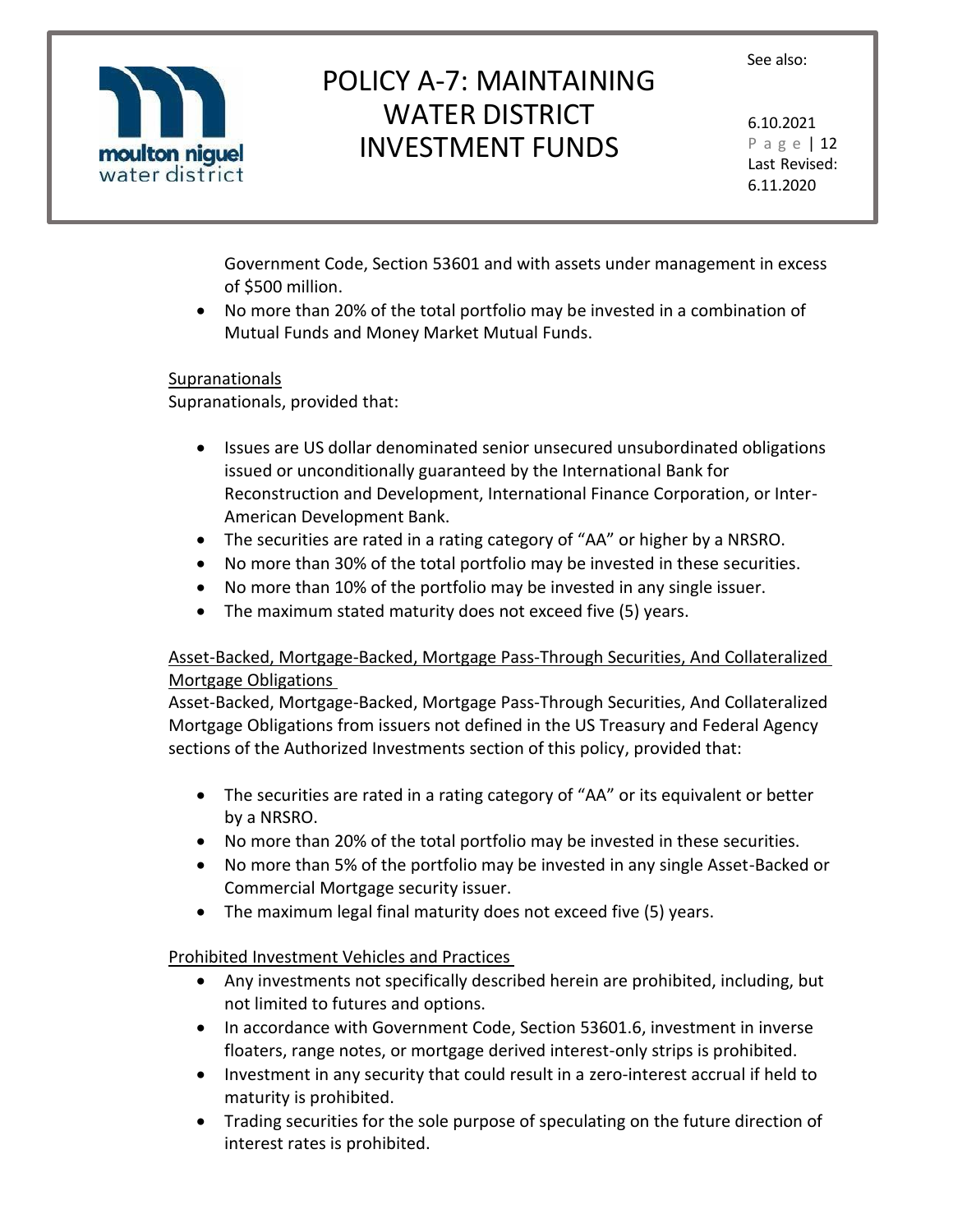

# POLICY A-7: MAINTAINING WATER DISTRICT INVESTMENT FUNDS

6.10.2021 P a g e | 13 Last Revised: 6.11.2020

- Purchasing or selling securities on margin is prohibited.
- The use of reverse repurchase agreements, securities lending or any other form of borrowing or leverage is prohibited.
- The purchase of foreign currency denominated securities is prohibited.

#### **10. The District Requires Collateralization for Specific Securities**

#### Certificates of Deposit (CDs)

The District shall require any commercial bank or savings and loan association to deposit eligible securities with an Agency of a depository approved by the State Banking Department to secure any uninsured portion of a Non-Negotiable Certificate of Deposit. The value of eligible securities as defined pursuant to California Government Code, Section 53651, pledged against a Certificate of Deposit shall be equal to 150 percent of the face value of the CD if the securities are classified as mortgages and 110 percent of the face value of the CD for all other classes of security.

### Collateralization of Bank Deposits

This is the process by which a bank or financial institution pledges securities, or other deposits to secure repayment of deposited funds. The District shall require any bank or financial institution to comply with the collateralization criteria defined in California Government Code, Section 53651.

#### Repurchase Agreements

The District requires that Repurchase Agreements be collateralized only by securities authorized in accordance with California Government Code:

- The securities which collateralize the repurchase agreement shall be priced at Market Value, including any Accrued Interest plus a margin. The Market Value of the securities that underlie a repurchase agreement shall be valued at 102% or greater of the funds borrowed against those securities.
- Financial institutions shall mark the value of the collateral to market at least monthly and increase or decrease the collateral to satisfy the ratio requirement described above.
- The District and its investment adviser shall receive monthly statements of collateral.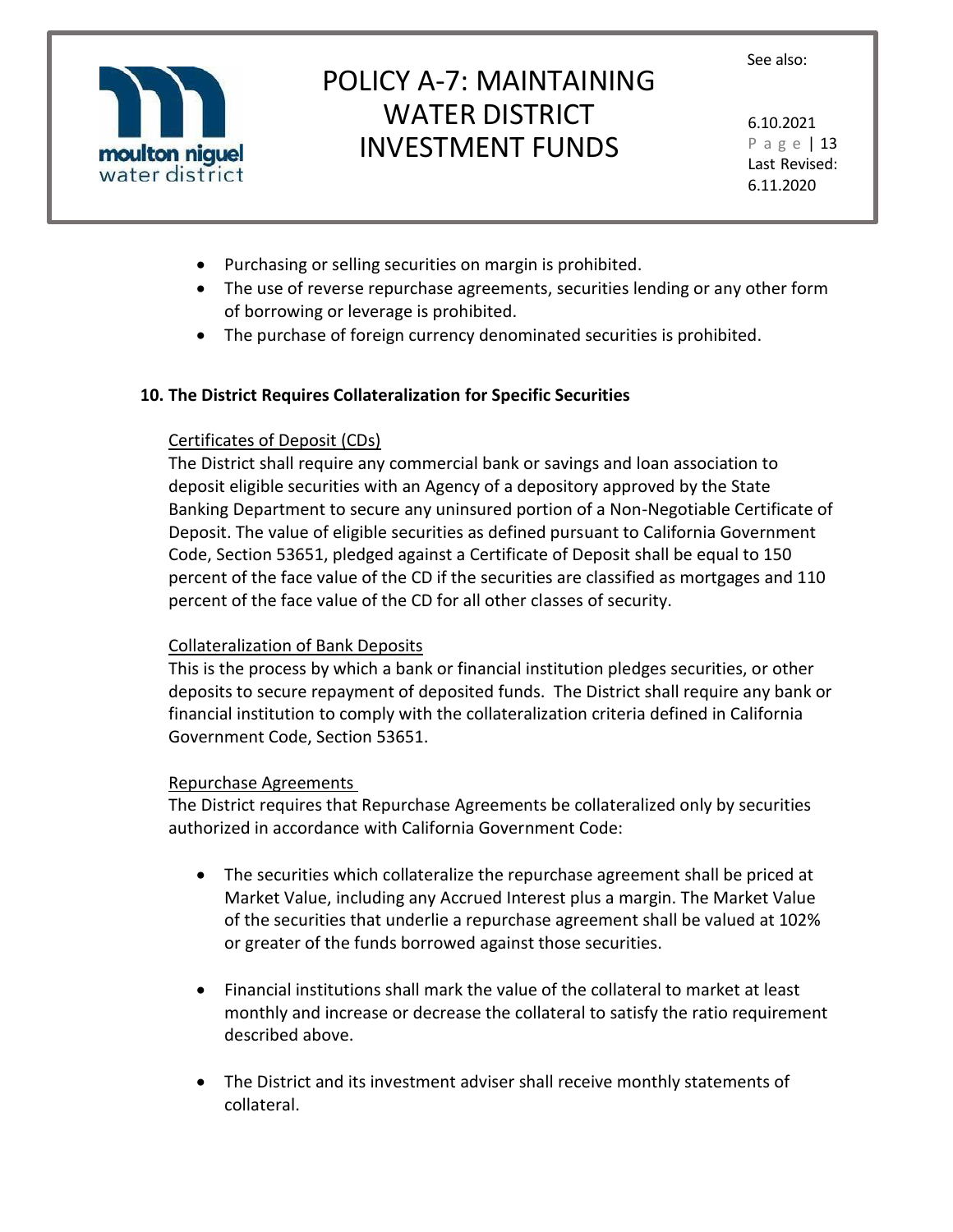

# POLICY A-7: MAINTAINING WATER DISTRICT INVESTMENT FUNDS

6.10.2021 P a g e | 14 Last Revised: 6.11.2020

## **11. Custodian Keeps District's Investments in Safekeeping**

Investment securities and cash shall be held in a bank custody account in the District's name.

All investments shall be made as "delivery vs. payment" transactions.

All cash and securities in the District's portfolio shall be held in safekeeping in the District's name by a third-party custodian, acting as agent for the District under the terms of a custody agreement executed by the bank and the District.

The custodian will report monthly to the District, listing all securities held in safekeeping with current market data and other information.

All investment transactions require a safekeeping receipt or acknowledgment of the trade, except for depository accounts and securities purchases made with:

- Local government investment pools.
- Time certificates of deposits.
- Money market mutual funds (since purchased securities are not deliverable).

### **12. Reporting**

## Quarterly Reports

The Treasurer will submit a quarterly investment report to the Governing Body which provides full disclosure of the District's investment activities within 30 days after the end of the quarter. These reports will disclose, at a minimum, the following information about the District's portfolio:

- An asset listing showing par value, cost and independent third-party fair market value of each security as of the date of the report, the source of the valuation, type of investment, issuer, maturity date and interest rate.
- Transactions for the period.
- A description of the funds, investments and programs (including lending programs) managed by contracted parties (i.e. LAIF; investment pools, outside money managers and securities lending agents)
- A one-page summary report that shows:
	- o Average maturity of the portfolio and modified duration of the portfolio;
	- o Maturity distribution of the portfolio;
	- o Percentage of the portfolio represented by each investment category;
	- o Average portfolio credit quality; and,
	- o Time-weighted total rate of return for the portfolio for the prior one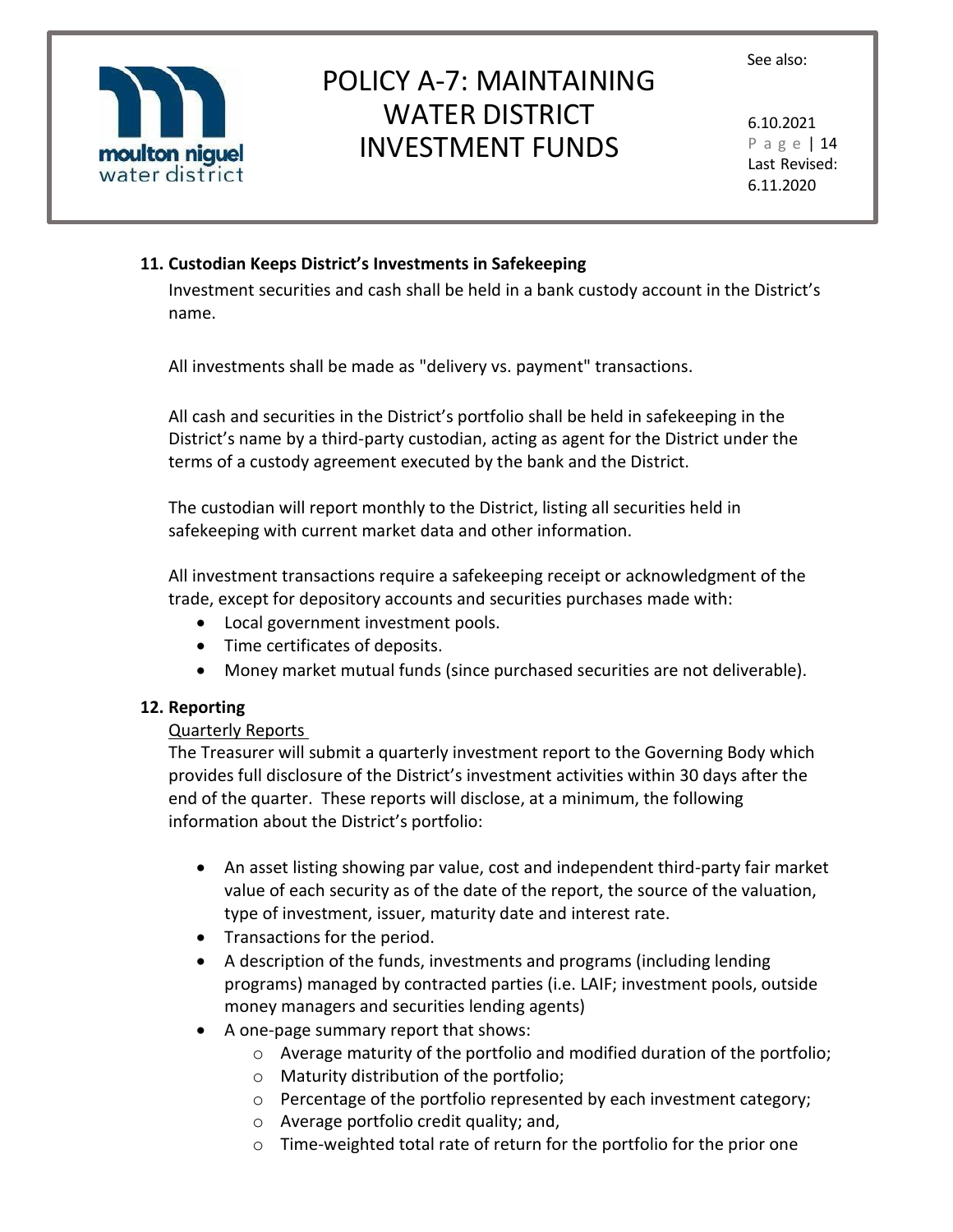

# POLICY A-7: MAINTAINING WATER DISTRICT INVESTMENT FUNDS

6.10.2021 P a g e | 15 Last Revised: 6.11.2020

month, three months, twelve months and since inception compared to the District's market benchmark returns for the same periods;

- A statement of compliance with investment policy, including a schedule of any transactions or holdings which do not comply with this policy or with the California Government Code, including a justification for their presence in the portfolio and a timetable for resolution.
- A statement that the District has adequate funds to meet its cash flow requirements for the next six months.

#### **13. Fiduciaries Shall Report to the Board Regularly**

The bank custodian and the investment adviser shall each provide monthly statements of holdings and account activity to the District's Treasurer or Director of Finance & Water Resources. The bank custodian shall also provide such information to the District's Investment Adviser(s).

The investment adviser and broker shall promptly confirm all transactions and fund movements to the District. The investment adviser shall also make sure the broker provides duplicate confirmation to the District.

The investment adviser shall meet at least quarterly with District management and/or with the Administrative Committee of the Board of Directors to review account activity, economic conditions and investment performance.

### **14. Changes to This Policy Must Be Approved by the Board**

The Board of Directors may change this Investment Policy from time to time. Changes must be approved by the Board of Directors and sent in writing to the Treasurer or Director of Finance & Water Resources and other responsible employees, third parties and investment advisers.

The investment adviser must inform the District of any changes to the California Government Code that affect the investment of District funds. Such changes shall be considered promptly by the Board of Directors.

The Investment Policy shall be reviewed and approved annually each fiscal year during the budget process.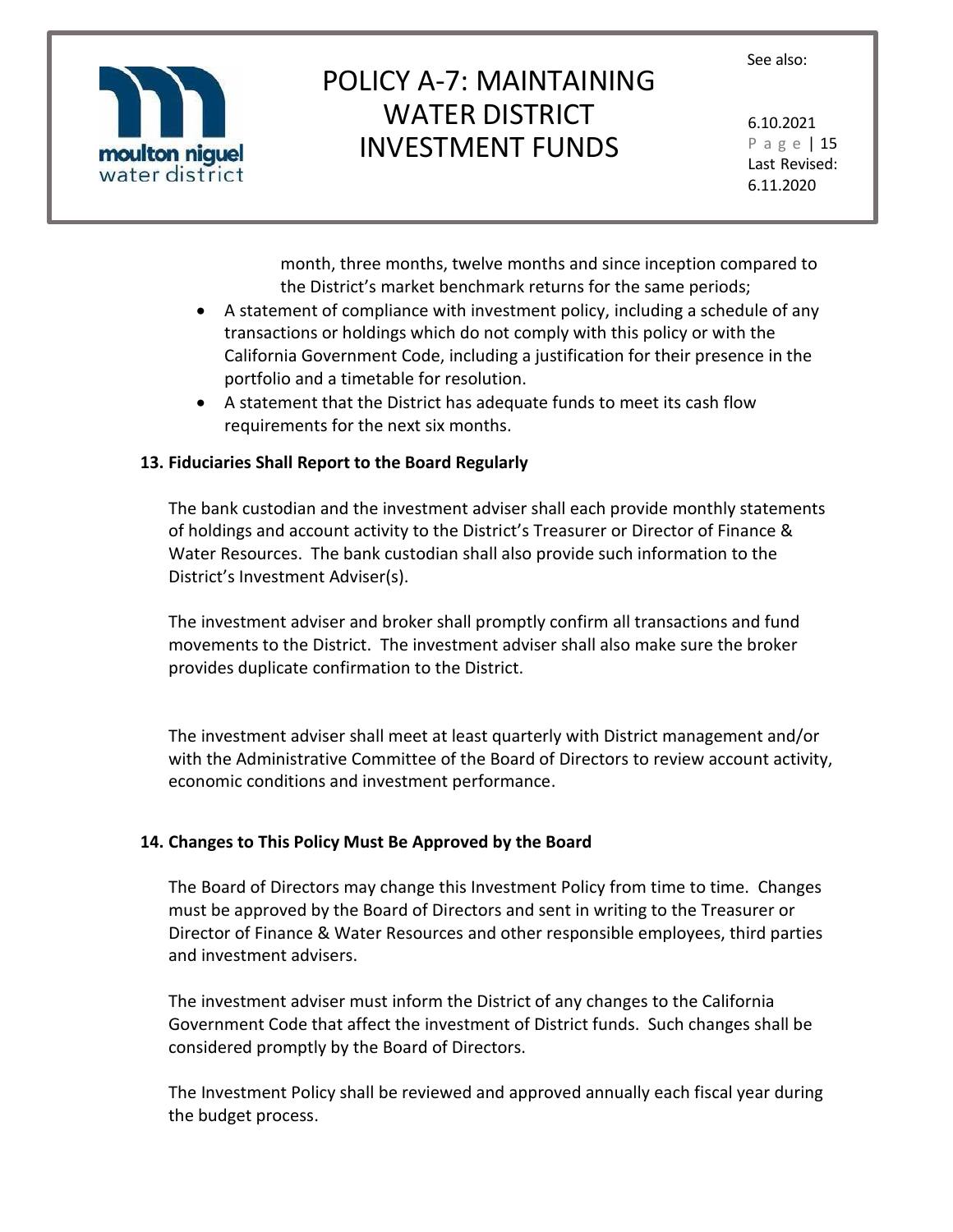

# POLICY A-7: MAINTAINING WATER DISTRICT INVESTMENT FUNDS

6.10.2021 P a g e | 16 Last Revised: 6.11.2020

#### **DEFINITIONS:**

**Agencies -** Shorthand market terminology for any obligation issued by a governmentsponsored entity (GSE), or a federally related institution. Most obligations of GSEs are not guaranteed by the full faith and credit of the US government. Examples are:

- FFCB. The Federal Farm Credit Bank System provides credit and liquidity in the agricultural industry. FFCB issues discount notes and bonds.
- FHLB. The Federal Home Loan Bank provides credit and liquidity in the housing market. FHLB issues discount notes and bonds.
- FHLMC. Like FHLB, the Federal Home Loan Mortgage Corporation provides credit and liquidity in the housing market. FHLMC, also called "FreddieMac" issues discount notes, bonds and mortgage pass-through securities.
- FNMA. Like FHLB and FreddieMac, the Federal National Mortgage Association was established to provide credit and liquidity in the housing market. FNMA, also known as "FannieMae," issues discount notes, bonds and mortgage pass-through securities.
- GNMA. The Government National Mortgage Association, known as "GinnieMae," issues mortgage pass-through securities, which are guaranteed by the full faith and credit of the US Government.
- PEFCO. The Private Export Funding Corporation assists exporters. Obligations of PEFCO are not guaranteed by the full faith and credit of the US government.
- TVA. The Tennessee Valley Authority provides flood control and power and promotes development in portions of the Tennessee, Ohio, and Mississippi River valleys. TVA currently issues discount notes and bonds.

**Asset Backed Securities -** Securities supported by pools of installment loans or leases or by pools of revolving lines of credit.

**Average Life** - In mortgage-related investments, including CMOs, the average time to expected receipt of principal payments, weighted by the amount of principal expected.

**Banker's Acceptance -** A money market instrument created to facilitate international trade transactions. It is highly liquid and safe because the risk of the trade transaction is transferred to the bank which "accepts" the obligation to pay the investor.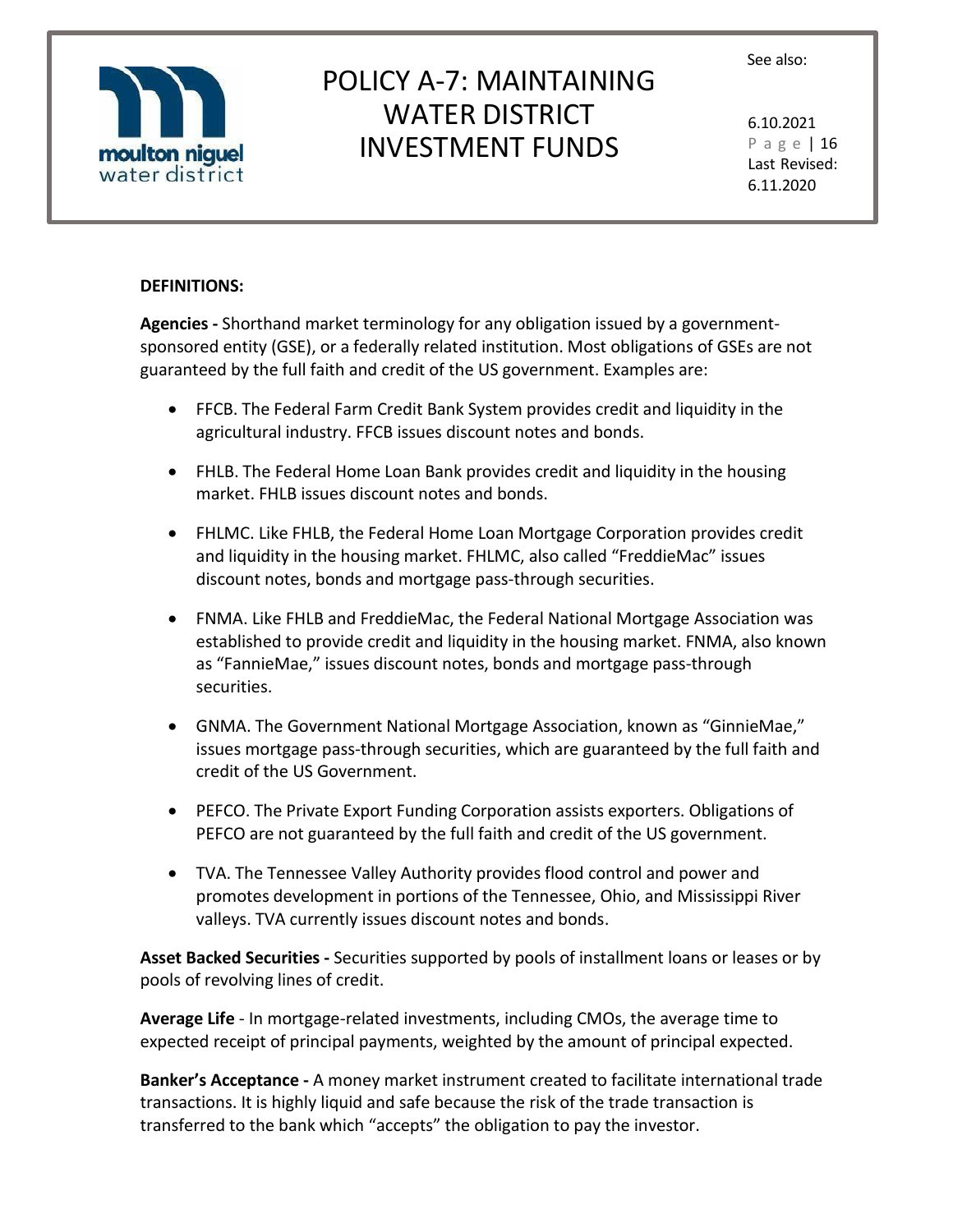

# POLICY A-7: MAINTAINING WATER DISTRICT INVESTMENT FUNDS

6.10.2021 P a g e | 17 Last Revised: 6.11.2020

**Benchmark -** A comparison security or portfolio. A performance benchmark is a partial market index, which reflects the mix of securities allowed under a specific investment policy.

**Bid -** The price at which a buyer offers to buy a security.

**Broker -** A broker brings buyers and sellers together for a transaction for which the broker receives a commission. A broker does not sell securities from his own position.

**Callable -** A callable security gives the issuer the option to call it from the investor prior to its maturity. The main cause of a call is a decline in interest rates. If interest rates decline since an issuer issues securities, it will likely call its current securities and reissue them at a lower rate of interest. Callable securities have reinvestment risk as the investor may receive its principal back when interest rates are lower than when the investment was initially made.

**Certificate of Deposit (CD) -** A time deposit with a specific maturity evidenced by a certificate. Large denomination CDs may be marketable.

**Certificate of Deposit Account Registry System (CDARS) -** A private placement service that allows local agencies to purchase more than \$250,000 in CDs from a single financial institution (must be a participating institution of CDARS) while still maintaining FDIC insurance coverage. CDARS is currently the only entity providing this service. CDARS facilitates the trading of deposits between the California institution and other participating institutions in amounts that are less than \$250,000 each, so that FDIC coverage is maintained.

**Collateral -** Securities or cash pledged by a borrower to secure repayment of a loan or repurchase agreement. Also, securities pledged by a financial institution to secure deposits of public monies.

**Collateralized Mortgage Obligations (CMO) -** Classes of bonds that redistribute the cash flows of mortgage securities (and whole loans) to create securities that have different levels of prepayment risk, as compared to the underlying mortgage securities.

**Commercial Paper -** The short-term unsecured debt of corporations.

**Coupon -** The rate of return at which interest is paid on a bond.

**Credit Risk -** The risk that principal and/or interest on an investment will not be paid in a timely manner due to changes in the condition of the issuer.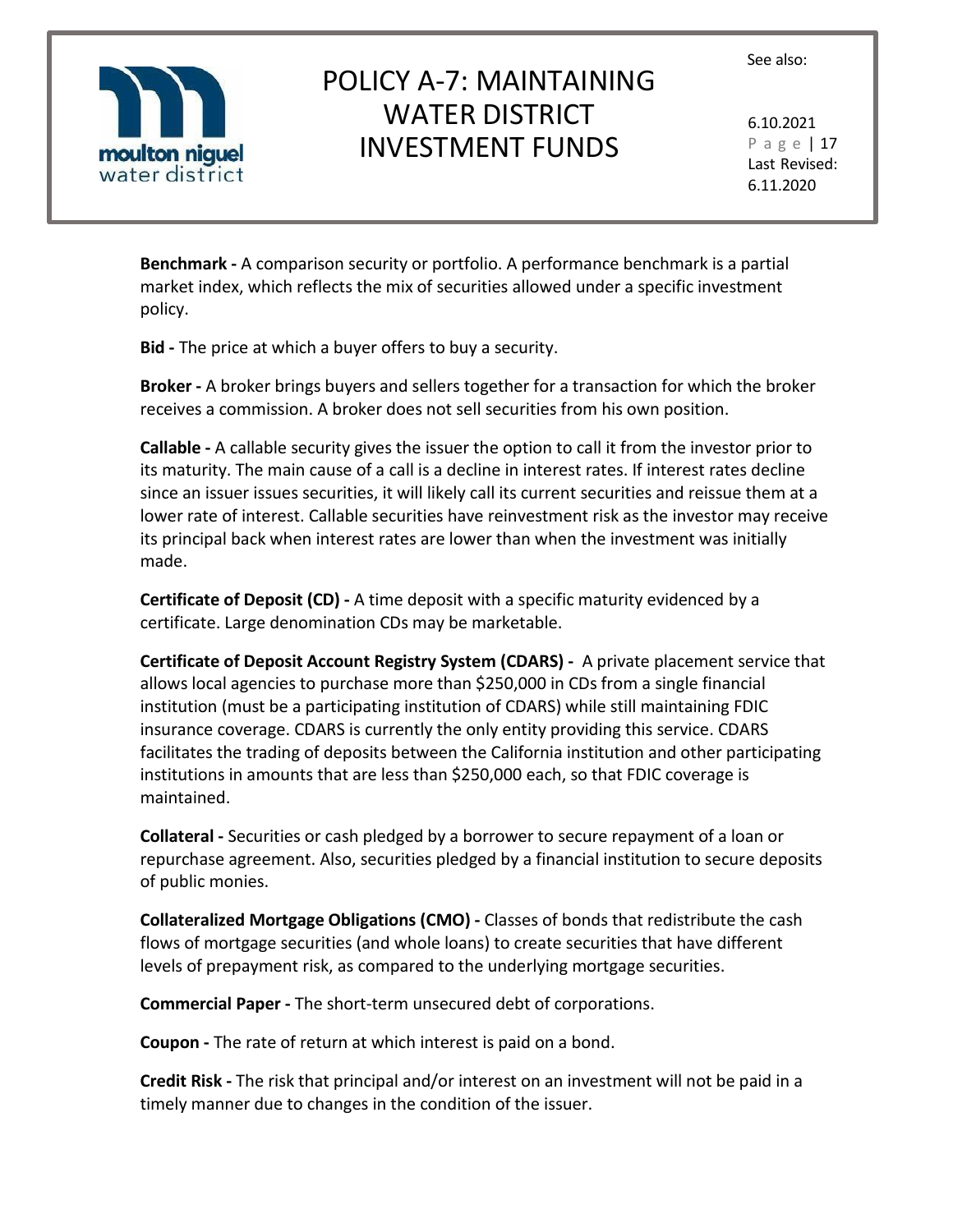

# POLICY A-7: MAINTAINING WATER DISTRICT INVESTMENT FUNDS

6.10.2021 P a g e | 18 Last Revised: 6.11.2020

**Current Yield -** The annual income from an investment divided by the current market value. Since the mathematical calculation relies on the current market value rather than the investor's cost, current yield is unrelated to the actual return the investor will earn if the security is held to maturity.

**Dealer -** A dealer acts as a principal in security transactions, selling securities from and buying securities for his own position.

**Debenture -** A bond secured only by the general credit of the issuer.

**Delivery vs. Payment (DVP) -** A securities industry procedure whereby payment for a security must be made at the time the security is delivered to the purchaser's agent.

**Derivative -** Any security that has principal and/or interest payments which are subject to uncertainty (but not for reasons of default or credit risk) as to timing and/or amount, or any security which represents a component of another security which has been separated from other components ("Stripped" coupons and principal). A derivative is also defined as a financial instrument the value of which is totally or partially derived from the value of another instrument, interest rate, or index.

**Discount -** The difference between the par value of a bond and the cost of the bond, when the cost is below par. Some short-term securities, such as T-bills and banker's acceptances, are known as discount securities. They sell at a discount from par, and return the par value to the investor at maturity without additional interest. Other securities, which have fixed coupons, trade at a discount when the coupon rate is lower than the current market rate for securities of that maturity and/or quality.

**Diversification -** Dividing investment funds among a variety of investments to avoid excessive exposure to any one source of risk.

**Duration -** The weighted average time to maturity of a bond where the weights are the present values of the future cash flows. Duration measures the price sensitivity of a bond to changes in interest rates. (See modified duration).

**Federal Funds Rate -** The rate of interest charged by banks for short-term loans to other banks. The Federal Reserve Bank through open-market operations establishes it.

**Federal Open Market Committee -** A committee of the Federal Reserve Board that establishes monetary policy and executes it through temporary and permanent changes to the supply of bank reserves.

**Liquidity -** The speed and ease with which an asset can be converted to cash.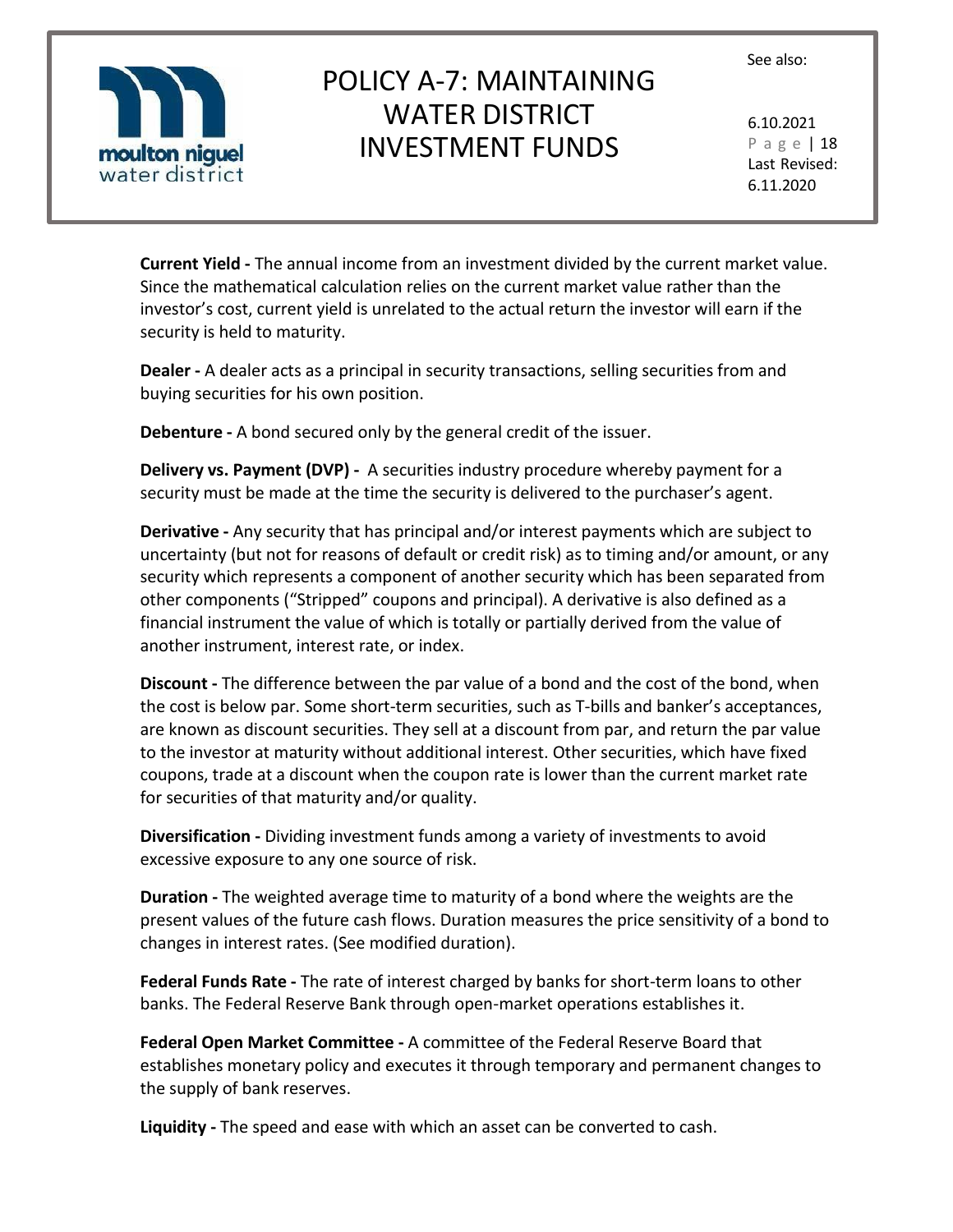

# POLICY A-7: MAINTAINING WATER DISTRICT INVESTMENT FUNDS

6.10.2021 P a g e | 19 Last Revised: 6.11.2020

**Local Agency Investment Fund (LAIF) -** A voluntary investment fund open to government entities and certain non-profit organizations in California that is managed by the State Treasurer's Office.

**Local Government Investment Pool -** Investment pools that range from the State Treasurer's Office Local Agency Investment Fund (LAIF) to county pools, to Joint Powers Authorities (JPAs). These funds are not subject to the same SEC rules applicable to money market mutual funds.

**Make Whole Call -** A type of call provision on a bond that allows the issuer to pay off the remaining debt early. Unlike a call option, with a make whole call provision, the issuer makes a lump sum payment that equals the net present value (NPV) of future coupon payments that will not be paid because of the call.

With this type of call, an investor is compensated, or "made whole."

**Margin -** The difference between the market value of a security and the loan a broker makes using that security as collateral.

**Market Risk -** The risk that the value of securities will fluctuate with changes in overall market conditions or interest rates.

**Market Value -** The price at which a security can be traded.

**Marking to Market -** The process of posting current market values for securities in a portfolio.

**Maturity -** The final date upon which the principal of a security becomes due and payable.

**Medium Term Notes -** Unsecured, investment-grade senior debt securities of major corporations which are sold in relatively small amounts on either a continuous or an intermittent basis. MTNs are highly flexible debt instruments that can be structured to respond to market opportunities or to investor preferences.

**Modified Duration -** The percent change in price for a 100 basis point change in yields. Modified duration is the best single measure of a portfolio's or security's exposure to market risk.

**Money Market -** The market in which short-term debt instruments (T-bills, discount notes, commercial paper, and banker's acceptances) are issued and traded.

**Mortgage Pass-Through Securities -** A securitized participation in the interest and principal cash flows from a specified pool of mortgages. Principal and interest payments made on the mortgages are passed through to the holder of the security.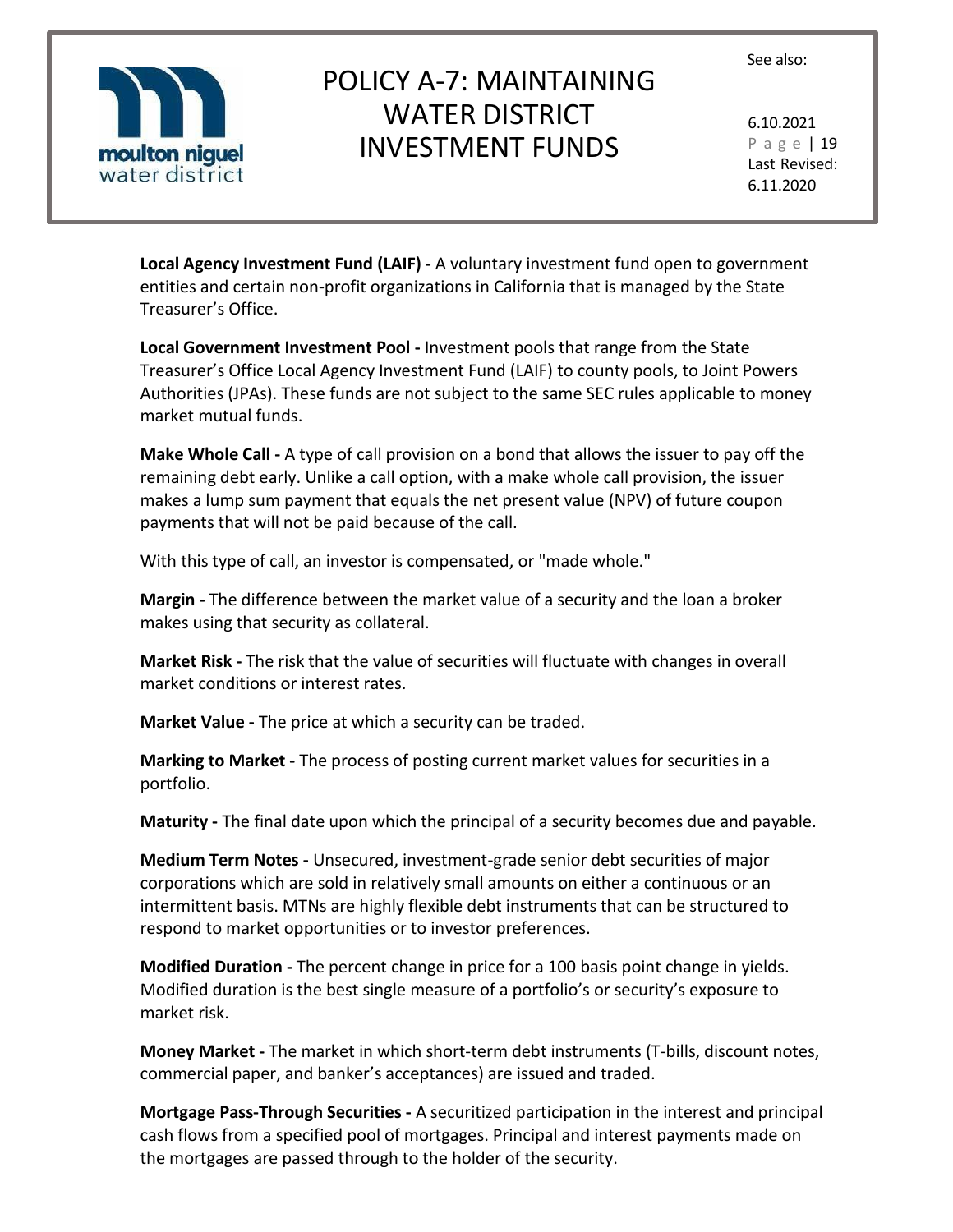

# POLICY A-7: MAINTAINING WATER DISTRICT INVESTMENT FUNDS

6.10.2021 P a g e | 20 Last Revised: 6.11.2020

**Municipal Securities -** Securities issued by state and local agencies to finance capital and operating expenses.

**Mutual Funds -** An entity which pools the funds of investors and invests those funds in a set of securities which is specifically defined in the fund's prospectus. Mutual funds can be invested in various types of domestic and/or international stocks, bonds, and money market instruments, as set forth in the individual fund's prospectus. For most large, institutional investors, the costs associated with investing in mutual funds are higher than the investor can obtain through an individually managed portfolio.

**Nationally Recognized Statistical Ratings Organization (NRSRO)**. A credit rating agency that the Securities and Exchange Commission in the United States uses for regulatory purposes. Credit rating agencies provide assessments of an investment's risk. The issuers of investments, especially debt securities, pay credit rating agencies to provide them with ratings. The three most prominent NRSROs are Fitch, S&P, and Moody's.

**Negotiable CD -** A short-term debt instrument that pays interest and is issued by a bank, savings or federal association, state or federal credit union, or state-licensed branch of a foreign bank. Negotiable CDs are traded in a secondary market and are payable upon order to the bearer or initial depositor (investor).

**Premium -** The difference between the par value of a bond and the cost of the bond, when the cost is above par.

**Prepayment Speed -** A measure of how quickly principal is repaid to investors in mortgage securities.

**Prepayment Window -** The time period over which principal repayments will be received on mortgage securities at a specified prepayment speed.

**Primary Dealer -** A financial institution (1) that is a trading counterparty with the Federal Reserve in its execution of market operations to carry out U.S. monetary policy, and (2) that participates for statistical reporting purposes in compiling data on activity in the U.S. Government securities market.

**Prudent Person (Prudent Investor) Rule -** A standard of responsibility which applies to fiduciaries. In California, the rule is stated as "Investments shall be managed with the care, skill, prudence and diligence, under the circumstances then prevailing, that a prudent person, acting in a like capacity and familiar with such matters, would use in the conduct of an enterprise of like character and with like aims to accomplish similar purposes."

**Realized Yield -** The change in value of the portfolio due to interest received and interest earned and realized gains and losses. It does not give effect to changes in market value on securities, which have not been sold from the portfolio.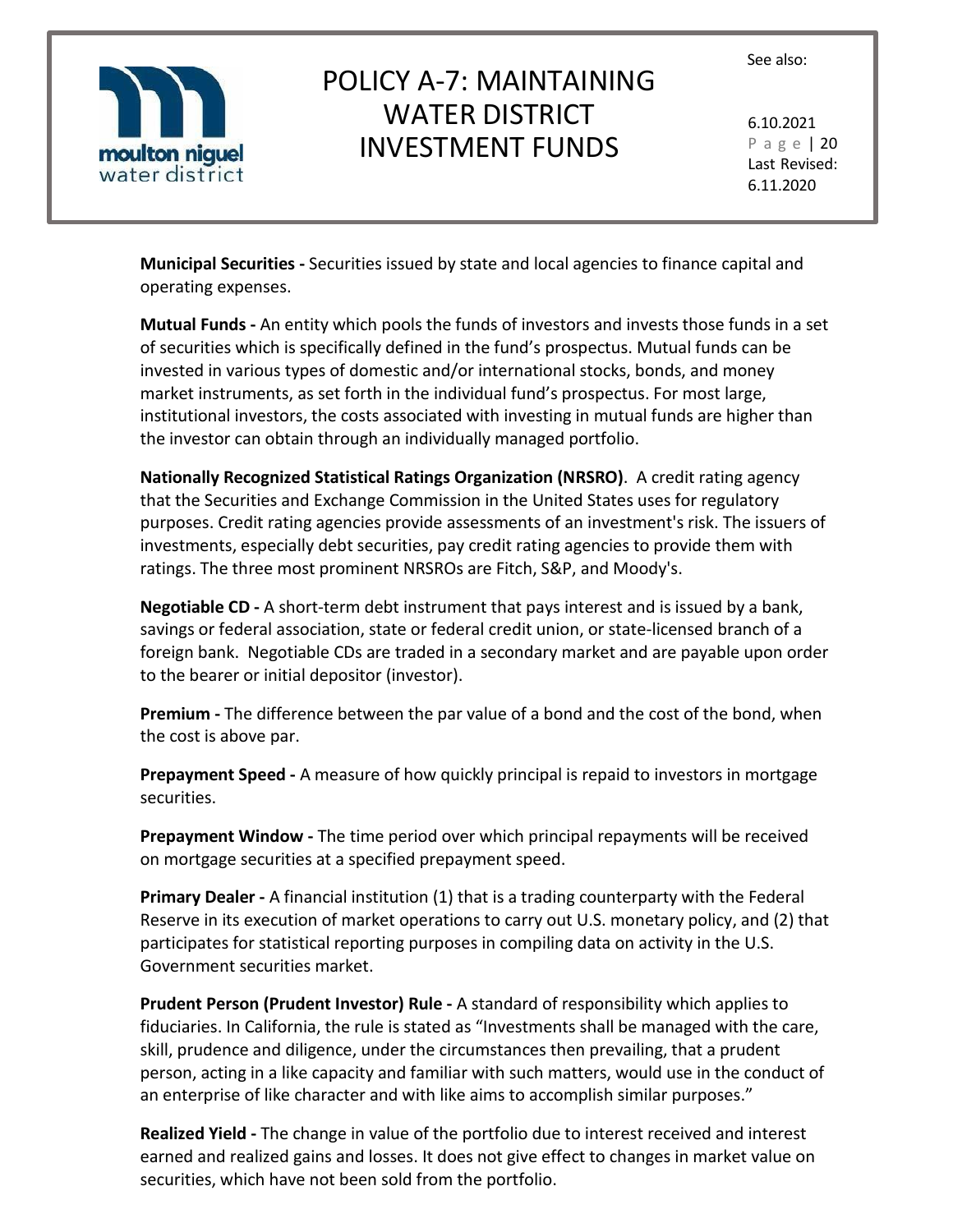

# POLICY A-7: MAINTAINING WATER DISTRICT INVESTMENT FUNDS

6.10.2021 P a g e | 21 Last Revised: 6.11.2020

**Regional Dealer -** A financial intermediary that buys and sells securities for the benefit of its customers without maintaining substantial inventories of securities and that is not a primary dealer.

**Repurchase Agreement -** Short-term purchases of securities with a simultaneous agreement to sell the securities back at a higher price. From the seller's point of view, the same transaction is a reverse repurchase agreement.

**Safekeeping -** A service to bank customers whereby securities are held by the bank in the customer's name.

**Structured Note -** A complex, fixed income instrument, which pays interest, based on a formula tied to other interest rates, commodities or indices. Examples include inverse floating rate notes which have coupons that increase when other interest rates are falling, and which fall when other interest rates are rising, and "dual index floaters," which pay interest based on the relationship between two other interest rates - for example, the yield on the ten-year Treasury note minus the Libor rate. Issuers of such notes lock in a reduced cost of borrowing by purchasing interest rate swap agreements.

**Supranational -** A Supranational is a multi-national organization whereby member states transcend national boundaries or interests to share in the decision making to promote economic development in the member countries.

**Total Rate of Return -** A measure of a portfolio's performance over time. It is the internal rate of return, which equates the beginning value of the portfolio with the ending value; it includes interest earnings, realized and unrealized gains, and losses in the portfolio.

**U.S. Treasury Obligations -** Securities issued by the U.S. Treasury and backed by the full faith and credit of the United States. Treasuries are considered to have no credit risk, and are the benchmark for interest rates on all other securities in the US and overseas. The Treasury issues both discounted securities and fixed coupon notes and bonds.

**Treasury Bills -** All securities issued with initial maturities of one year or less are issued as discounted instruments and are called Treasury bills. The Treasury currently issues threeand six-month T-bills at regular weekly auctions. It also issues "cash management" bills as needed to smooth out cash flows.

**Treasury Notes -** All securities issued with initial maturities of two to ten years are called Treasury notes and pay interest semi-annually.

**Treasury Bonds -** All securities issued with initial maturities greater than ten years are called Treasury bonds. Like Treasury notes, they pay interest semi-annually.

**Volatility -** The rate at which security prices change with changes in general economic conditions or the general level of interest rates.